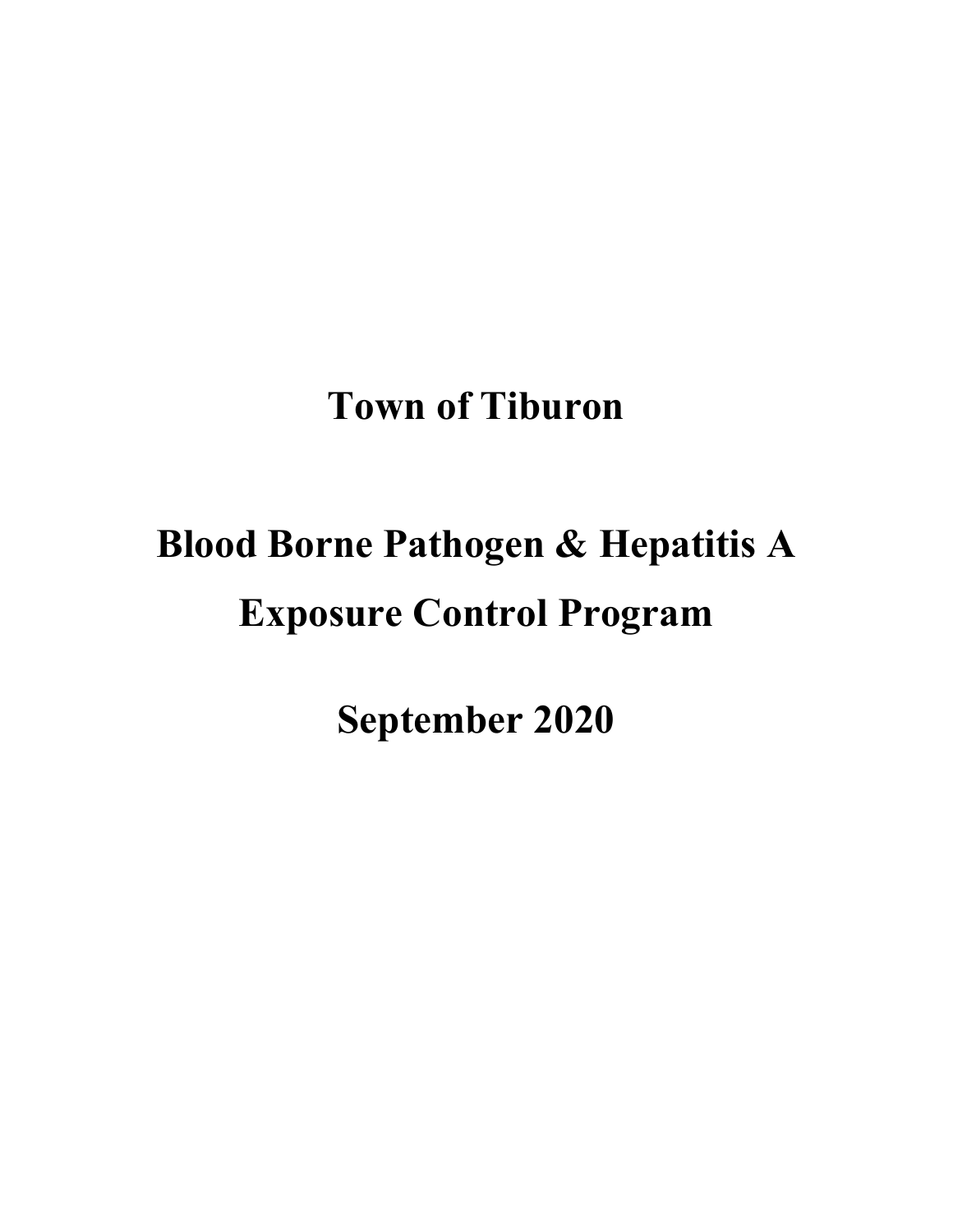#### **TABLE OF CONTENTS**

# Appendices

| $\mathsf{A}$  | <b>Exposure Determination Worksheet</b>            |
|---------------|----------------------------------------------------|
| B             | Incident Report for Blood or Fecal Borne Pathogens |
| $\mathcal{C}$ | Hepatitis A Vaccine Consent/Declination            |
| D             | Hepatitis B Vaccine Consent/Declination            |
| E             | Incident Report for Blood or Fecal Borne Pathogens |
| F             | Sharps Injury Log                                  |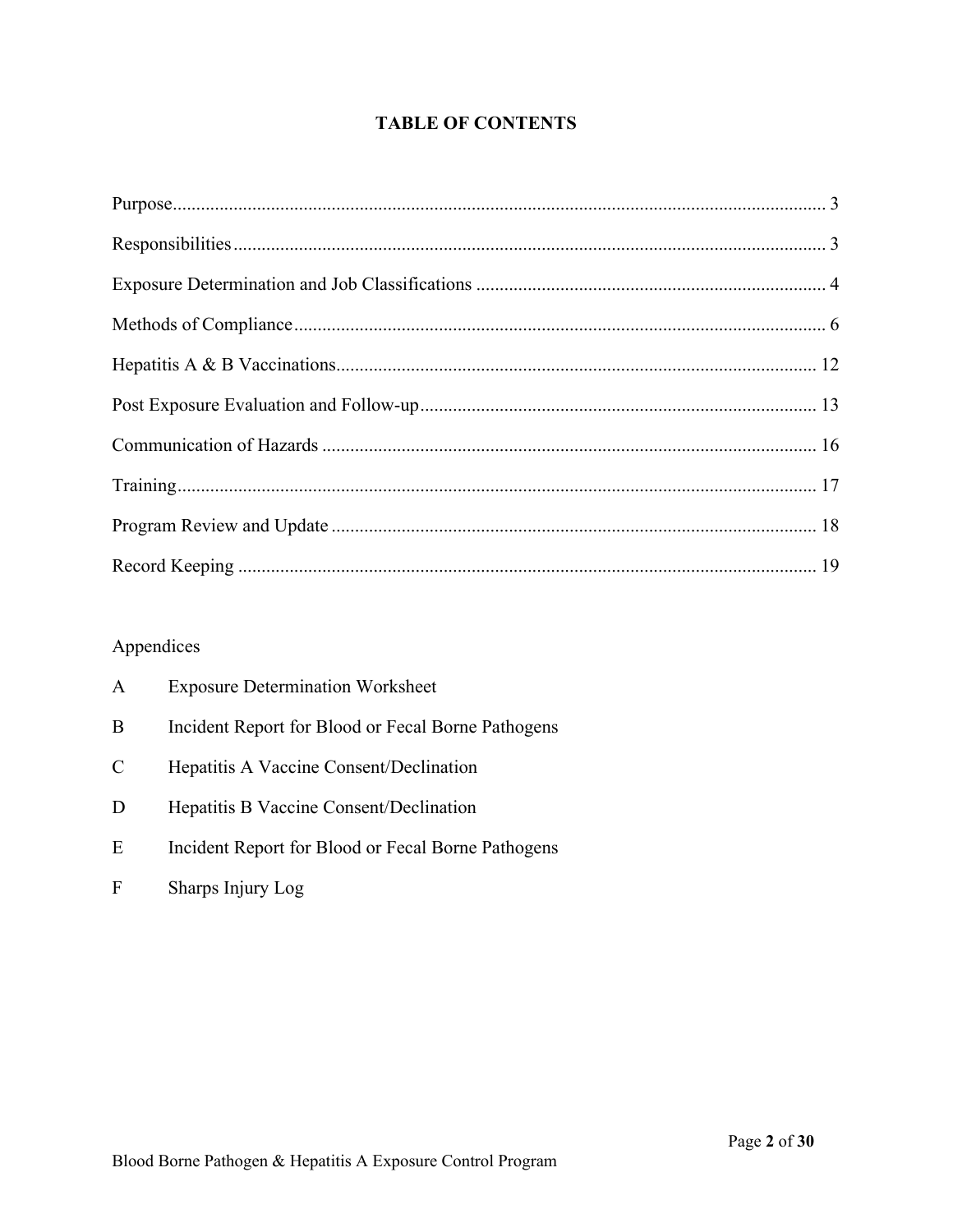#### <span id="page-2-0"></span>**Purpose**

The Town of Tiburon provides a safe and healthful workplace for employees. This policy is to establish, implement, and maintain an effective exposure control program (Program) as required by the blood borne pathogens (BBP) regulation in California Code of Regulations, Title 8 (8 CCR), Section 5193. This Program is designed to prevent or minimize employees' occupational exposure to blood and other potentially infectious materials (OPIM) and is consistent with the requirements of the Cal/OSHA Injury and Illness Prevention Program (8 CCR 3203).

The Program also includes protocols to protect or minimize employees' occupational exposure to hepatitis A virus (HAV). HAV is found in the feces of an infected person and is not a blood borne pathogen. However, the protocols to prevent or minimize occupational exposure to hepatitis A are similar to blood borne pathogen protocols and therefore, have been included in this Program. In addition, employees should be aware they have a responsibility for their own health and safety.

This Program is made available upon request, for examination and copying, to our employees, the Chief of Cal/OSHA, and the National Institute for Occupational Health and Safety (or their respective designees) in accord with 8 CCR 3204, "Access to Employee Exposure and Medical Records."

#### <span id="page-2-1"></span>**Responsibilities**

#### **Exposure Control Program Administrator**

The Town Manager, or their designee, is the Exposure Control Program Administrator. Responsibilities include, but not limited to:

- Ensuring departments comply with the Program;
- Maintaining all required records for the Program; and
- Reviewing/updating the Program on an annual basis or whenever there are changes in employee exposures, job tasks, technology; whenever an employee has a blood borne pathogen exposure; when the Program is found to be deficient in any area; or when there are changes in the regulation.

#### **Department Heads for Departments with Occupational Exposures**

Responsibilities include, but are not limited to:

• Acting as the Program coordinator for the department;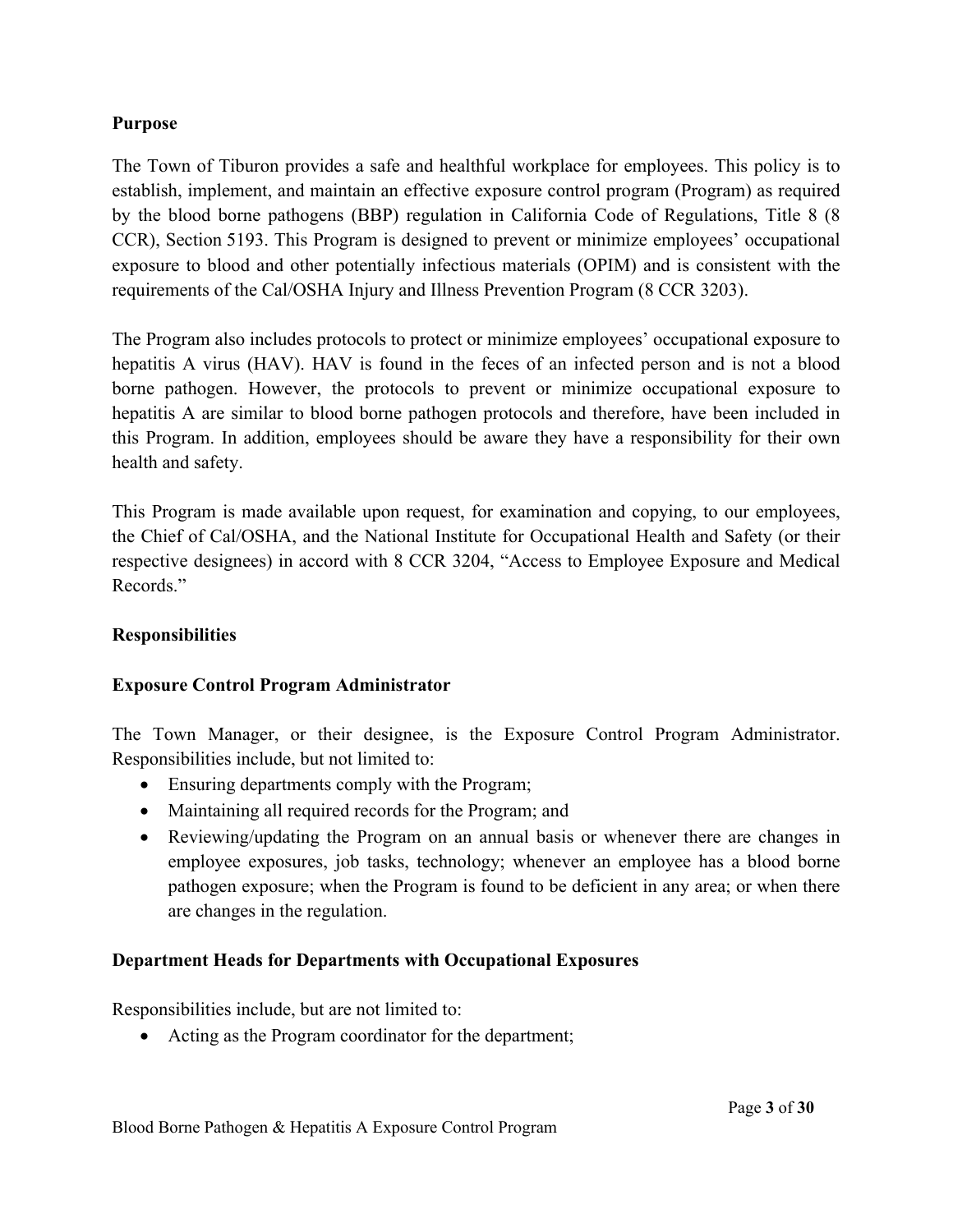- Providing resources and support to implement the Program;
- Ensuring the Program is properly implemented;
- Ensuring employees receive initial and annual training;
- Ensuring the Program is implemented within the department;
- Offering the hepatitis A and hepatitis B vaccinations to affected employees;
- Verifying department-specific methods for source control and cleaning and disinfection of equipment and vehicles (if applicable);
- Demonstrating knowledge in exposure control principles and practices as they apply to the department's facilities and operations;
- Determining department-specific methods for source control, cleaning and disinfection of equipment, and cleaning and disinfection of vehicles, if applicable;
- Documenting exposure incidents and implementing the post-exposure evaluation process for affected employees;
- Monitoring the post-exposure evaluation process where an exposure incident has occurred;
- Forwarding required records to the Exposure Control Program Administrator; and
- Assisting the Exposure Control Program Administrator with the Program review/update.

#### **Employees with Occupational Exposure**

Responsibilities include, but are not limited to:

- Complying with safe work practices as outline in the Program;
- Attending required training;
- Accepting the hepatitis A and/or B vaccinations or sign the declination forms;
- Reporting a blood or fecal borne pathogen exposure to their supervisor immediately;
- Following post-exposure evaluation procedures if an exposure incident occurs;
- Providing suggestions on improving the procedures they perform; and
- Taking personal responsibility for their health and safety.

#### <span id="page-3-0"></span>**Exposure Determination and Job Classifications**

Each department will maintain a current list of employees who have an occupational exposure to blood or fecal borne pathogens based on their job classification – See Appendix A for a sample worksheet.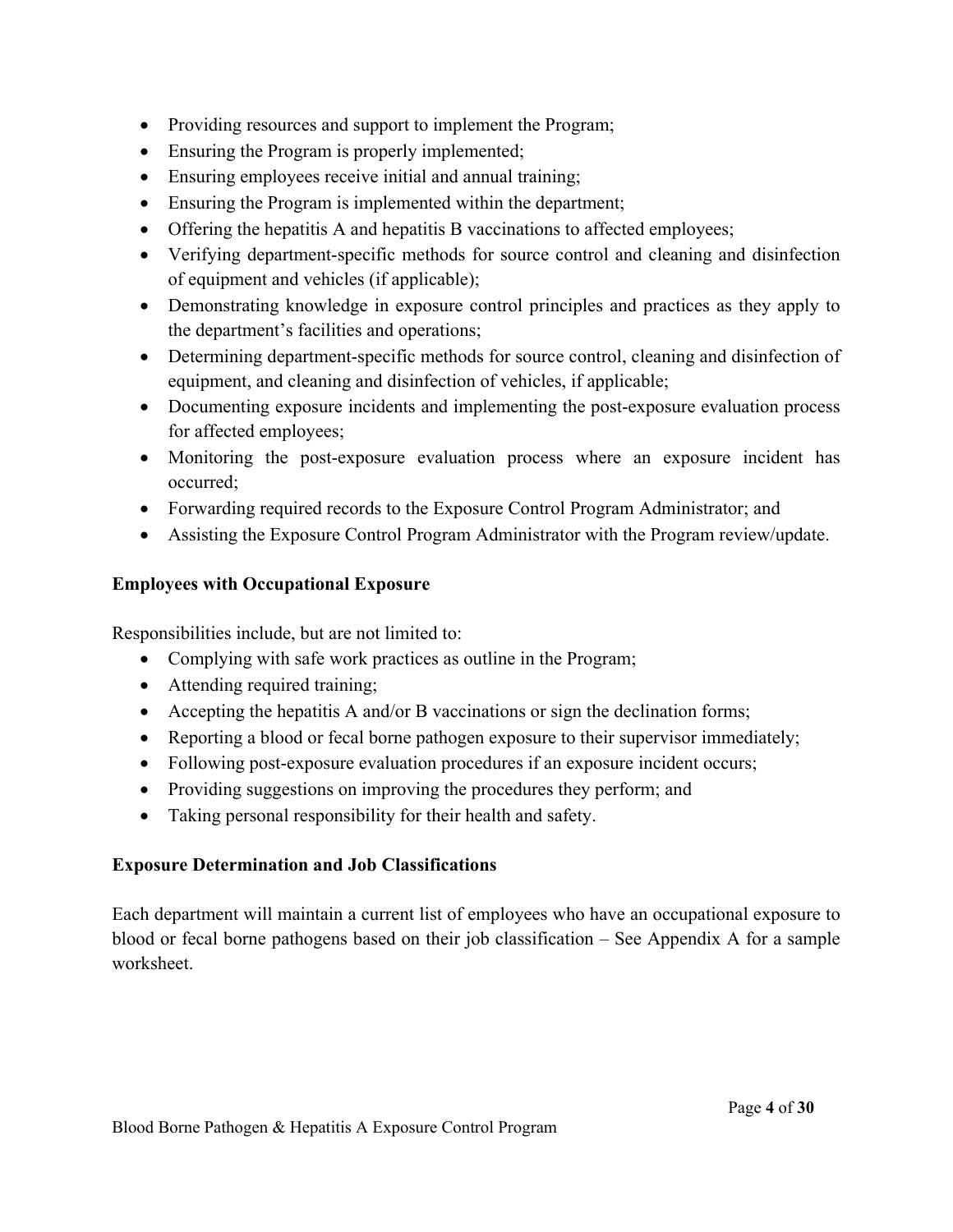#### **Occupational Exposure to Blood Borne Pathogens**

Occupational exposure to blood borne pathogens means reasonably anticipated skin, eye, mucous membrane, or parenteral contact with blood or OPIM that may result from the performance of an employee's duties.

Exposure determinations will be conducted throughout the facilities without regard to the use of personal protective equipment (PPE). Department Heads, or their designees, who conduct, evaluate, and periodically review exposure determinations will be used for this purpose.

This process involves identifying the job classifications, tasks, or procedures where employees may have occupational exposure to blood, OPIM, or fecal matter.

#### **Other Potentially Infectious Materials (OPIM)**

OPIM includes various contaminated human body fluids, unfixed human tissues or organs (other than skin), and other materials known or reasonably likely to be infected with human immunodeficiency virus (HIV), hepatitis B virus (HBV), or hepatitis C virus (HCV) through cells, tissues, blood, organs, culture mediums, or solutions and include:

- Semen, vaginal secretions, cerebrospinal fluid, synovial fluid, pleural fluid, pericardial fluid, amniotic fluid, saliva in dental procedures, and body fluid that is visibly contaminated with blood; and
- All body fluids in situations where it is difficult or impossible to differentiate between body fluids.

#### **Parenteral Contact**

Parenteral contact means piercing mucous membranes or the skin barrier through such events as needle sticks, human bites, cuts, and abrasions.

#### **Occupational Exposure to Fecal Borne Pathogens**

<span id="page-4-0"></span>Occupational exposure to fecal borne pathogens (hepatitis A [HAV]) means reasonably anticipated contact with fecal matter due to close person-to-person contact or from cleaning human waste.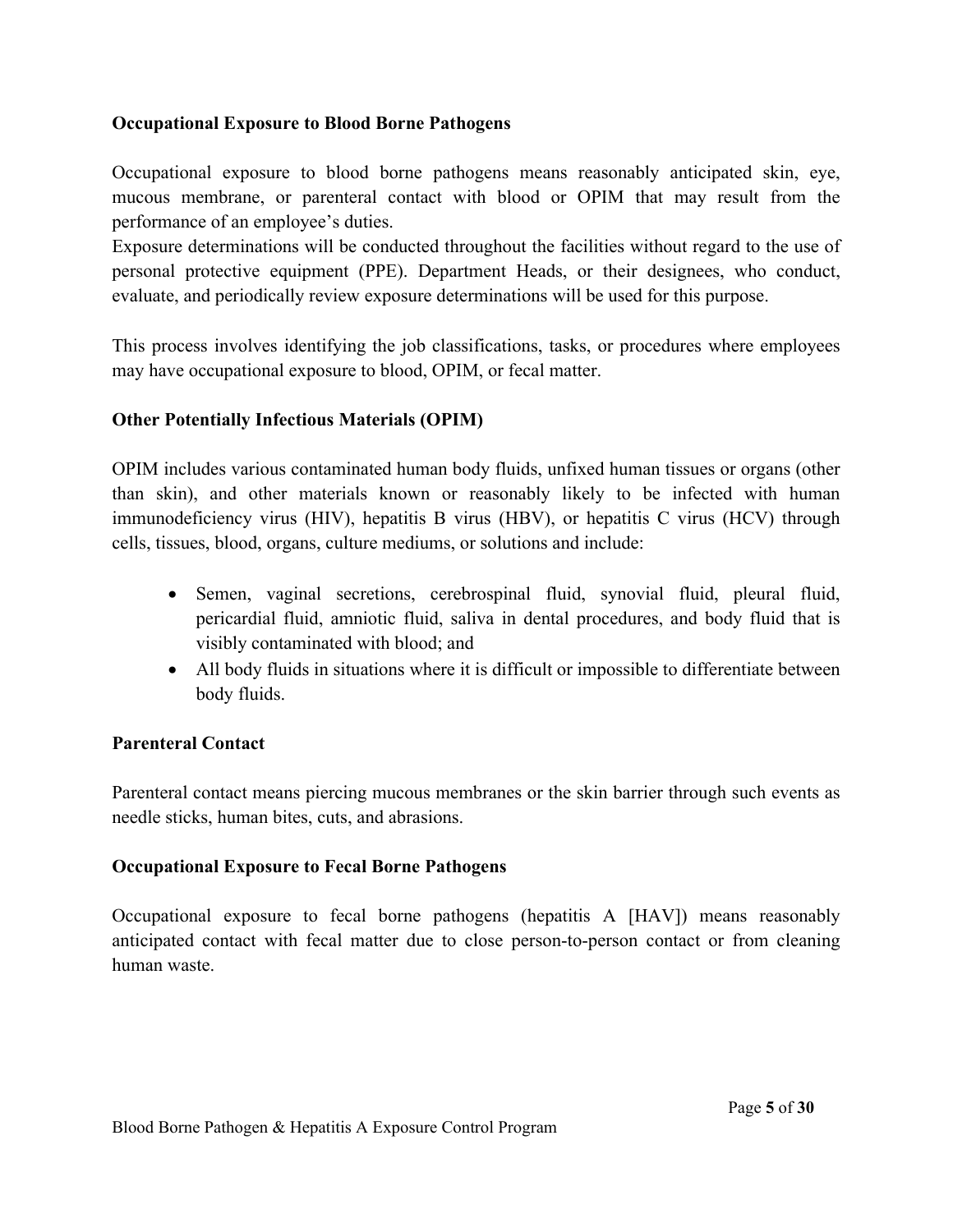#### **Methods of Compliance**

#### **Universal and Standard Precautions (Total Body Substance Precautions)**

The use of universal precautions is required in order to prevent contact with blood and OPIM. Universal precautions are an infection control practice that means all human blood and certain body fluids are treated as if they are known to be infected with HBV, HCV, HIV, and other diseases carried and transmitted by blood regardless of the source. In addition, all human feces will be treated as if infected with HAV regardless of the source.

Under circumstances in which differentiation between body fluid types is difficult or impossible, all body fluids and human feces shall be considered potentially infectious materials and treated with appropriate precautions.

The use of specified engineering and work practice controls will be used to limit exposure.

Use hand washing, gloving (and other personal protective equipment), clean-up and housekeeping techniques whenever there is a potential exposure for blood or fecal borne pathogens.

#### **Engineering and Work Practice Controls**

Engineering and work practice controls are utilized to eliminate or minimize blood, OPIM, or fecal matter exposure to employees. PPE will be utilized in conjunction with engineering controls. These engineering controls will be examined and updated on a regular basis.

#### Engineering Controls

Appropriate and effective engineering controls to prevent or minimize exposure incidents will be selected whenever possible. Engineering controls means controls (e.g., sharps disposal containers, sharps handling tools, and sharps with engineered sharps injury protection) that isolate or remove the blood borne pathogens hazard from the workplace.

Products that eliminate the use of sharps (e.g., needleless systems) will be evaluated, if available. If these devices are not selected, then devices equipped with engineered sharps injury protection (ESIP) will be evaluated.

An ESIP is either: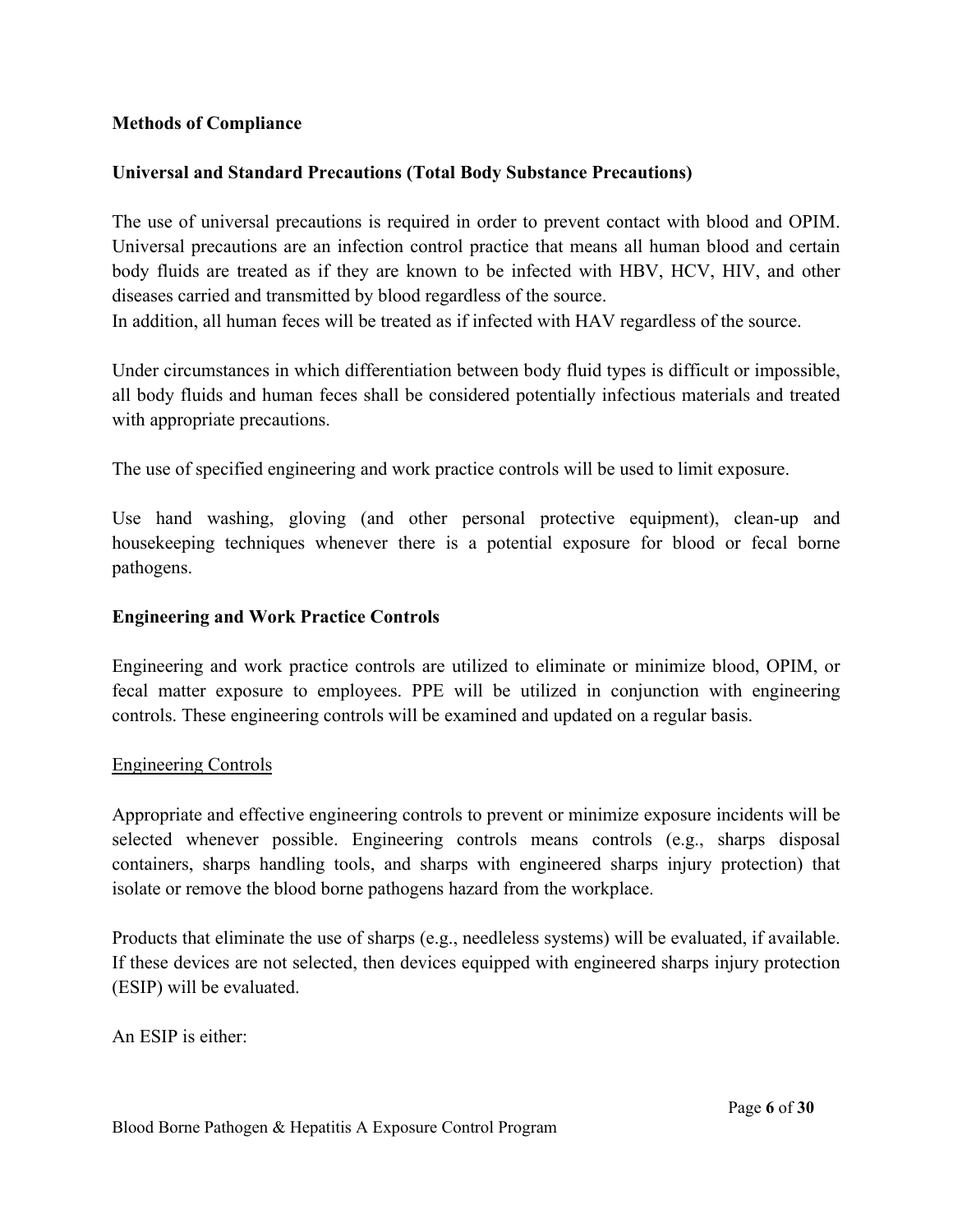- A physical attribute built into a needle device used for withdrawing body fluids, accessing a vein or artery, or administering medications or other fluids, that effectively reduces the risk of an exposure incident by a mechanism such as barrier creation, blunting, encapsulation, withdrawal, or other effective mechanisms; or
- A physical attribute built into any other type of needle device or into a non-needle sharp, that effectively reduces the risk of an exposure incident.

The procedures for identifying and selecting appropriate and effective engineering controls may include:

- Setting up a process
- Defining needs
- Gathering information
- Testing and selecting products
- Using new products
- Conducting follow up

#### Work Practice Controls

The following practices are expected to be followed and will be enforced:

- In work areas where there is a reasonable likelihood of exposure to a blood borne pathogen, OPIM, or fecal matter, employees are not to eat, drink, apply cosmetics or lip balm, smoke, or handle contact lenses;
- Food and beverages are not to be kept in refrigerators, freezers, shelves, or cabinets or on counter tops or bench tops where a blood borne pathogen or OPIM is present;
- All procedures will be conducted in a manner that will minimize splashing, spraying, splattering, and generation of droplets of blood, OPIM, or fecal matter;
- Any material or object that may be contaminated with blood, OPIM, or fecal matter will not be directly handled with a bare hand;
- Mechanical means (e.g. tongs, dustpan and broom) will be used when appropriate to prevent direct hand contact;
- Contaminated materials or objects will be placed in puncture-resistant containers and disposed of as biohazardous waste; and
- Needle clippers and other devices that shear, bend, or break contaminated needles are prohibited from use.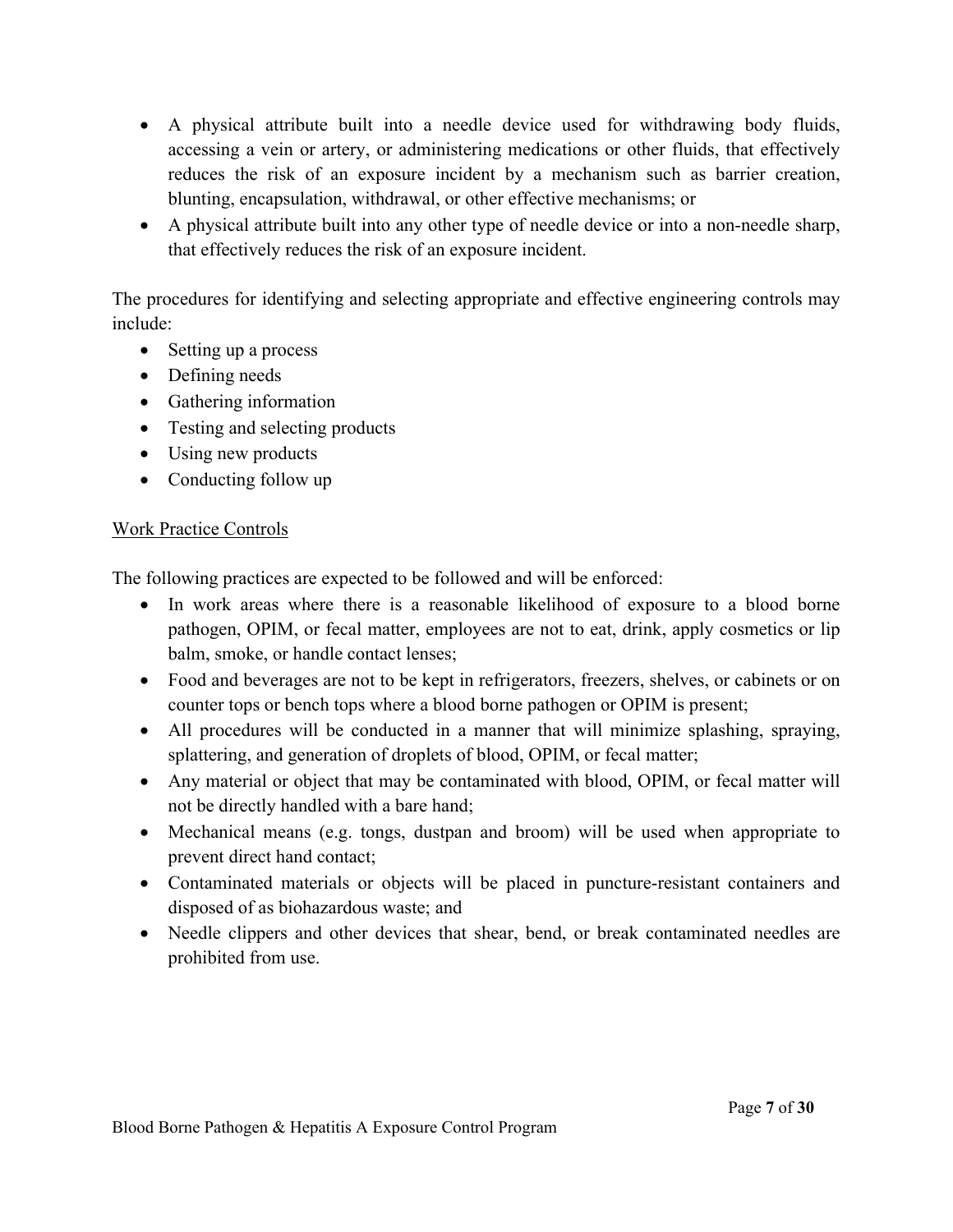#### **Exception to Prohibited Practices**

The bending, recapping, or removal of contaminated sharps from devices is prohibited except when performed using a mechanical device or a one-handed technique, and it can be demonstrated that no alternative is feasible or that such action is required by a specific medical procedure.

#### **Requirements for Handling Contaminated Sharps**

The following requirements for handling contaminated sharps are expected to be followed and will be enforced:

- If needles or syringes are found, they will be handled with caution and by mechanical means (e.g. tongs or pliers) whenever practical and placed directly into a biohazard sharps container, sharp end first;
- Needles and other sharps will not be bent, recapped, removed, sheared, or purposely broken;
- Reusable sharps that are contaminated with blood or OPIM will not be stored or processed in a manner that will require an employee to reach by hand into the container where these sharps have been placed;
- Sharps containers will be readily available in areas where sharps waste may be generated;
- Sharps containers will be labeled with the universal biohazard symbol;
- Sharps containers will be rigid, puncture resistant, leak proof on the sides and bottom, portable when portability is necessary to ensure easy access by the user and closable;
- When closed, the containers are leak resistant and incapable of being reopened without great difficulty;
- Sharps containers should remain upright throughout use and emptied before they are three-quarters full;
- Disposable sharps containers are not to be re-opened, emptied, or accessed in any way;
- Ensuring all procedures involving the use of sharps in connection with patient care such as withdrawing body fluids; accessing a vein or artery; or administering vaccines, medications, or fluids will be performed using effective safe practices and other methods designed to minimize the risk of a sharps injury;
- Immediately, or as soon as possible, placing contaminated sharps in sharps containers;
- Closing the sharps container immediately prior to removal or replacement to prevent spillage or protrusion of contents during handling, storage, transport, or shipping;
- Sharps container must be placed in a secondary container if leakage of the primary container is possible. The second container must be capable of being sealed and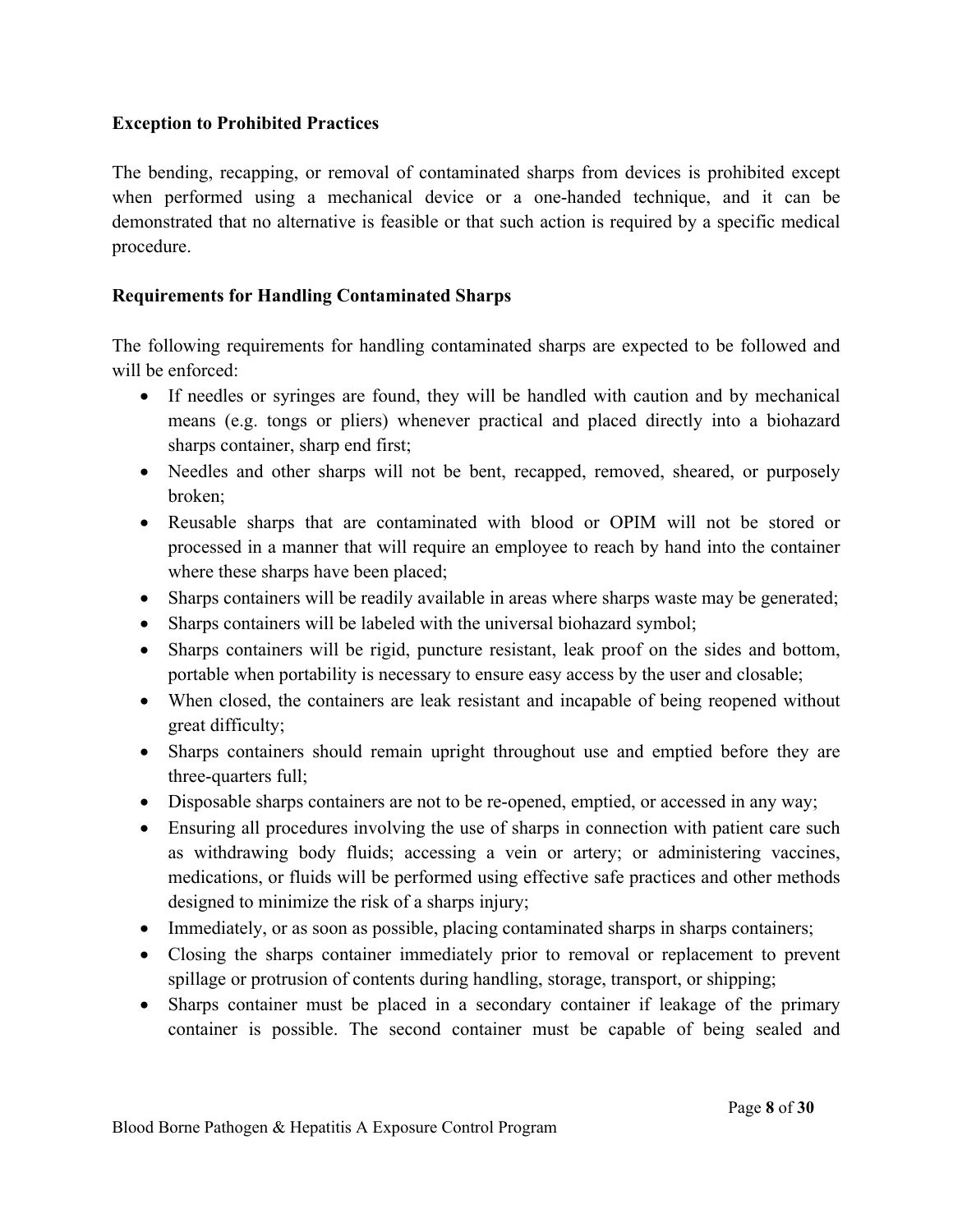constructed to contain all contents and prevent leakage during handling, storage, transport, or shipping. The second container must also be labeled or color-coded to identify its contents;

- Place other regulated waste in containers that are closeable and constructed to contain all the contents and prevent leakage of fluids during handling, storage, transportation, and shipping; and
- To prevent exposures to the risk of percutaneous injuries (breaking skin), employees will never open, empty, or clean reusable containers.

#### **Regulated Waste**

Regulated waste includes liquid or semi-liquid blood or infectious materials, items saturated with liquid blood or OPIM, items caked with dried blood or OPIM, contaminated sharps, and pathological and microbiological wastes containing blood or OPIM.

Containers for regulated waste will:

- Be leak proof, closable, and puncture resistant;
- Not contain loose sharps;
- Be stored upright;
- Be handled exclusively by personnel trained and authorized under this Program; and
- Be **RED** and labeled with a fluorescent orange biohazard symbol.

Regulated waste will be disposed of in accordance with applicable federal, state, and local regulations.

#### **Cleaning and Decontamination Equipment and Surfaces**

All equipment and surfaces are to be cleaned and decontaminated as soon as possible after contact with blood, OPIM, or human feces.

The following clean-up procedures are recommended by the Center for Disease Control (CDC):

- 1. Block off the area of the contamination until clean-up and disinfection is complete.
- 2. Use appropriate PPE.
- 3. Wipe up the spill using paper towels or absorbent material and place in a plastic garbage bag.
- 4. Gently pour a freshly prepared bleach solution (1 part regular household bleach and 9 parts cool water) or an approved EPA-registered germicide onto all contaminated areas.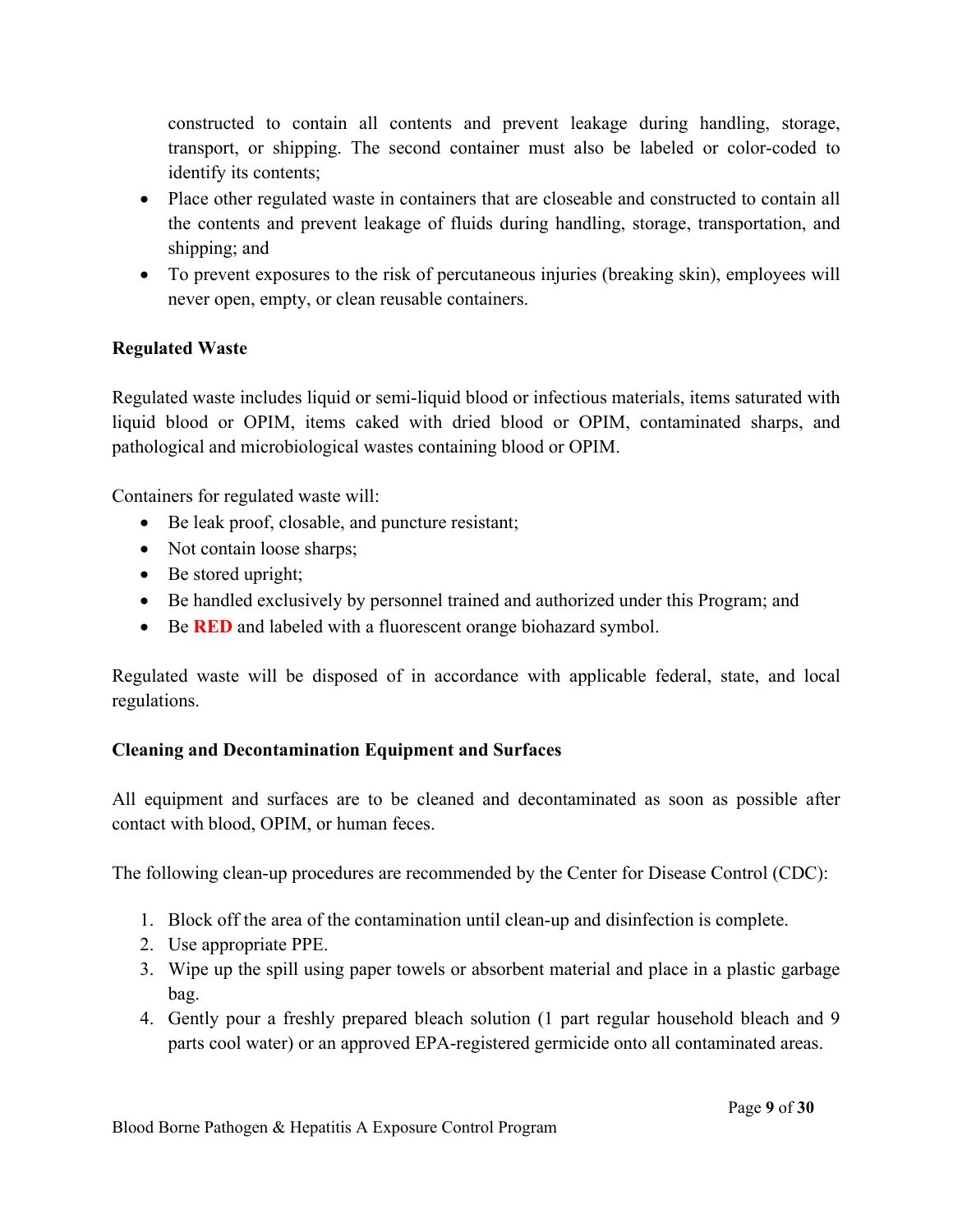- 5. Let the bleach solution remain on the contaminated area for 20 minutes. Follow the manufacturer's recommendations for appropriate contact time for approved germicides.
- 6. Wipe up the remaining bleach solution or germicide.
- 7. All non-disposable cleaning materials used such as mops and scrub brushes should be disinfected by saturating with bleach solution or germicide and air dried.
- 8. Remove gloves and place in plastic garbage bag with all soiled cleaning materials.
- 9. Double-bag and securely tie-up plastic garbage bags and discard.
- 10. Thoroughly wash hands with soap and water.

#### **Hygiene**

Handwashing facilities will be readily accessible to employees who are exposed to blood, OPIM, or fecal whenever feasible.

If handwashing facilities are not feasible, an antiseptic cleanser in conjunction with clean cloth/paper towels or antiseptic towelettes to remove the blood, OPIM, or fecal matter will be provided. If these alternatives are used, the employee is required to wash their hands with soap and running water as soon as practical.

Flush mucous membranes (eyes, nose, and mouth) with water immediately, or as soon as feasible, for at least 10 minutes following contact of such body areas with blood, OPIM, or fecal matter.

#### **First Aid**

If you pierce or puncture your skin with a sharp, follow this first aid advice immediately:

- Encourage the wound to bleed, ideally by holding it under running water;
- Wash the wound using running water and plenty of soap;
- Do not scrub the wound while you're washing it;
- Do not suck the wound;
- Dry the wound and cover it with a bandage or dressing; and
- Seek medical treatment.

#### **Personal Protective Equipment (PPE)**

PPE and training in the appropriate use of PPE will be provided to employees who are at risk of occupational exposure to blood, OPIM, and fecal borne pathogens.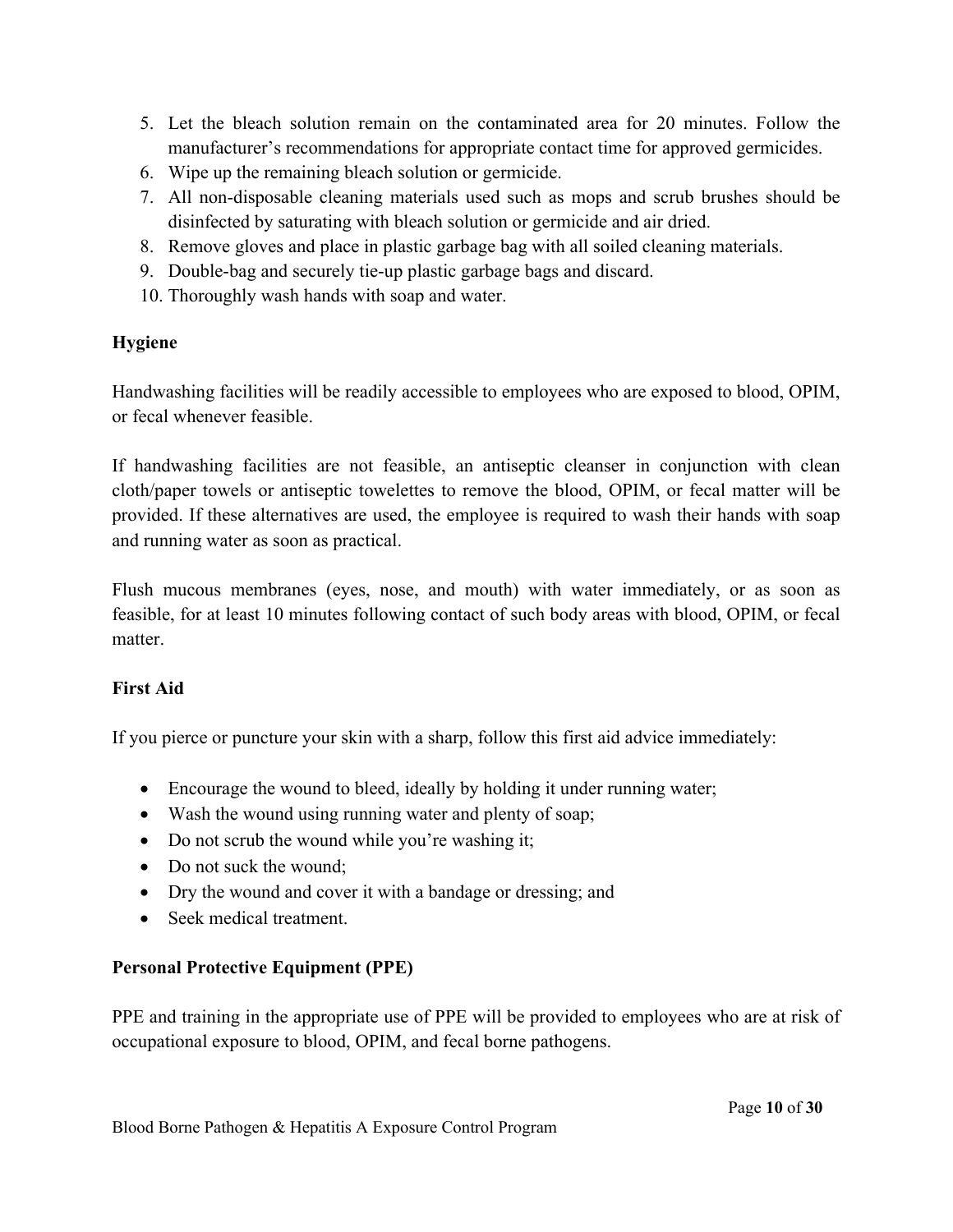PPE will be provided at no cost to the employee, in appropriate sizes, and includes but is not be limited to:

- Gloves (impermeable and permeable), including glove liners and hypoallergenic gloves
- Gowns/outerwear
- Face shields/masks
- Eye protection

PPE is considered appropriate if it does not permit blood, OPIM, or fecal matter to pass through to the employee's clothes, undergarments, skin, eyes, mouth, or other mucous membranes under normal working conditions and for the duration of time PPE will be used.

All PPE is to be removed prior to leaving the work area. When PPE is removed, it should be placed in an appropriately designated area or container for storage, washing, decontamination, or disposal.

Employees are required to wear impermeable gloves, such as nitrile or latex-free where it is reasonably anticipated they will have hand contact with blood, OPIM, fecal matter, non-intact skin, or mucous membranes (first aid, CPR, clean up of body fluids visibly contaminated with blood or fecal matter).

Disposable (single-use) gloves are not to be washed or decontaminated for reuse and are to be replaced as soon as practical when they become contaminated or as soon as feasible if they are torn or punctured or when their ability to function as a barrier is compromised. Non-latex gloves will be provided to employees with latex allergies.

Utility gloves, such as leather or fabric, are not to be used as PPE against pathogens. Therefore, if an exposure is possible, impermeable gloves must be worn under these types of gloves.

Utility gloves may be decontaminated for reuse provided the integrity of the glove is not compromised. They must be discarded if grossly contaminated, cracked, peeled, torn, punctured, or exhibit signs of deterioration when their ability to function as a barrier is compromised.

Employees who may be exposed to splashes of blood, OPIM or fecal matter to the eyes are required to wear eye and face protection. Masks in combination with eye protection devices, such as goggles or glasses with solid side shield or chin length face shields, are required to be worn whenever splashes, spray, splatter, or droplets of blood, OPIM, or fecal matter may be generated, and eye, nose, or mouth contamination can reasonably be anticipated.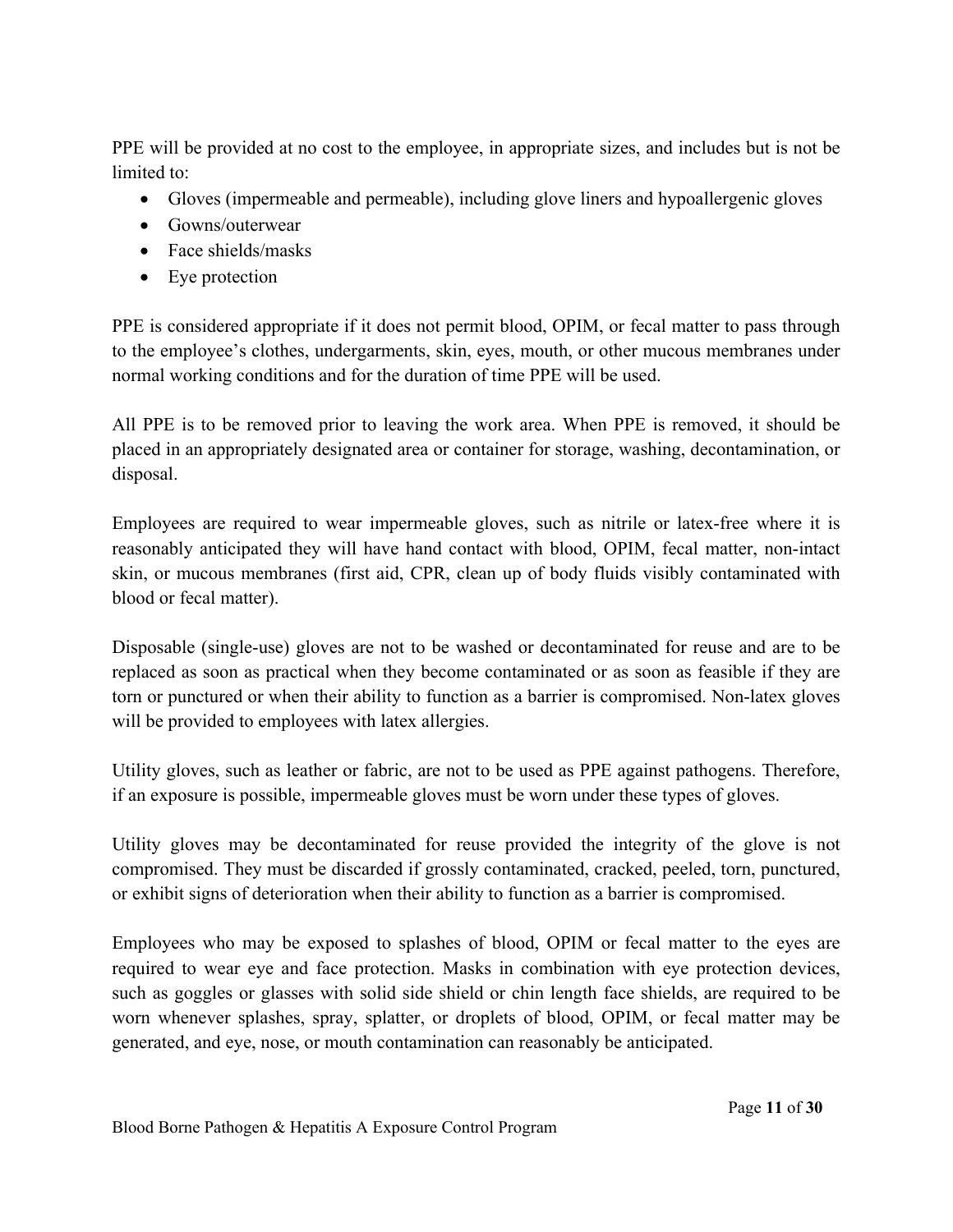#### **Laundry**

If garments become penetrated by blood, OPIM, or fecal matter they will be removed immediately, or as soon as practical.

Contaminated laundry will be handled with a minimum of agitation.

Contaminated laundry will be sorted and placed in appropriately marked (biohazard labeled or color-coded red) bags at the location where it was used. Do not sort or rinse laundry in the area of use.

If the contaminated laundry is wet and likely to soak through the original red bag or container, transport the laundry in a second bag or container that prevents leakage.

If employees have contact with contaminated laundry, they are required to wear appropriate PPE.

Employees should avoid washing contaminated garments at home. Contact your supervisor for the location for the nearest laundry cleaning location.

#### <span id="page-11-0"></span>**Hepatitis A & B Vaccinations**

The HAV and HBV vaccines are available to all employees who are at risk of occupational exposure to blood or fecal borne pathogens within ten (10) working days of hire or reassignment to a job or tasks that places the employee at risk. The vaccination is:

- Provided at no cost to the employee;
- Made available at a reasonable time and place;
- Performed by, or under supervision of, a licensed physician or by another licensed health care professional; and
- Provided according to current recommendations of the U.S. Public Health Service.

HBV booster doses are not recommended for persons with normal immune status who have been vaccinated. Should booster doses be recommended, they will be offered to the employee based on a medical determination of need at no cost to the employee.

The following vaccination exemptions are appropriate for any employee who declines the offer for HAV or HAB vaccination.

• The employee has previously received a complete series of HAV and/or HBV vaccinations; or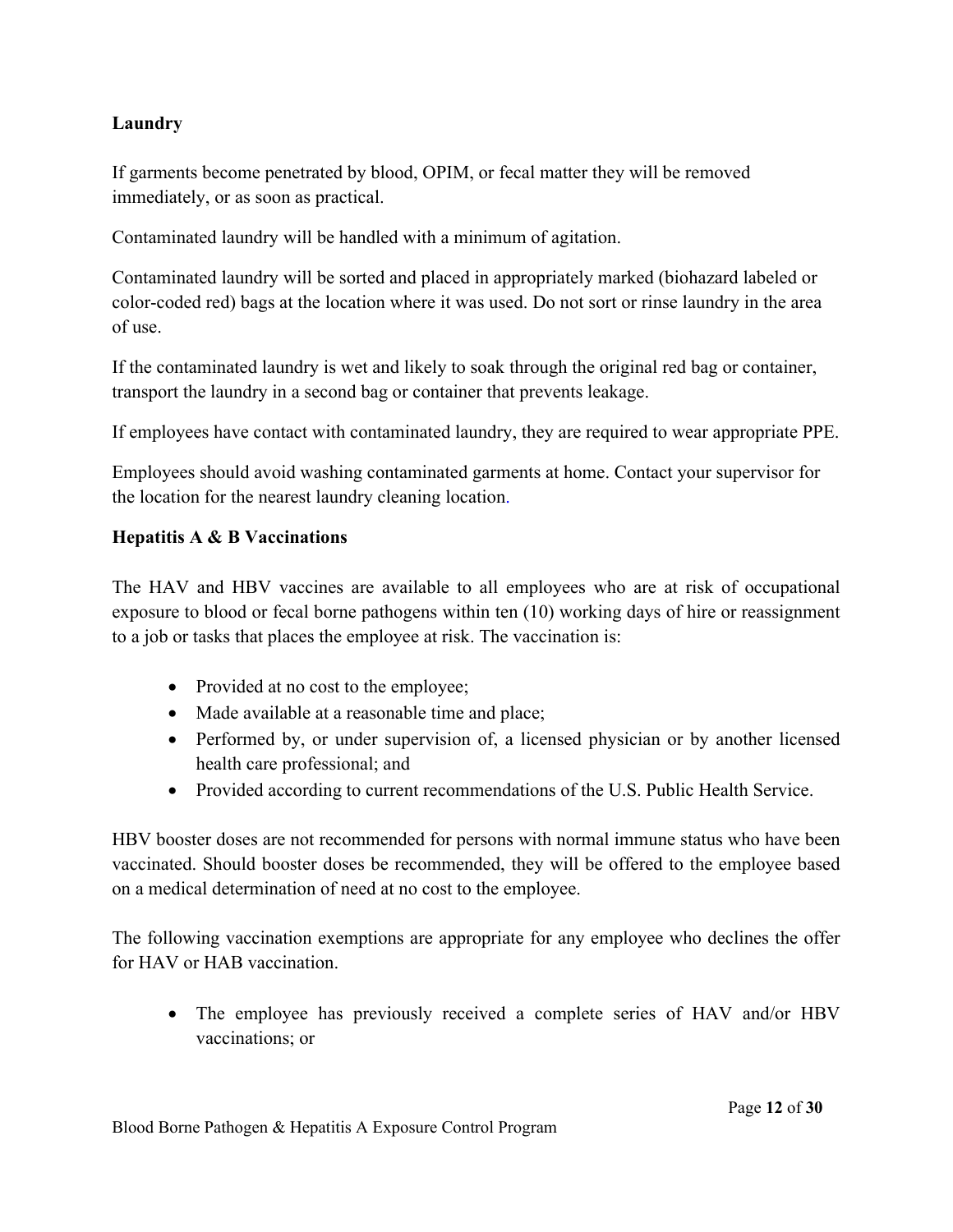- Antibody testing has revealed the employee is immune to HAV and/or HBV; or
- The vaccines are inadvisable for medical reasons; or
- Personal or religious reasons.

Employees are not required to disclose the reason why they declined the HAV or HAB vaccination.

Any employee who declines the HAV and/or HBV vaccination is required to sign a declination form. Employees who accept the HAV and/or HBV are encouraged to sign an acceptance form. See Appendices B and C.

All blood drawn for serological testing will be sent to a laboratory for testing at no cost to the employee.

Participating in a pre-screening program is not a prerequisite for receiving the hepatitis B vaccination.

If an employee initially declines the HAV and/or HBV vaccination, but at a later date while still covered under the standard decides to accept the vaccination, the vaccination will be provided to the employee at that time and at no cost to the employee.

#### <span id="page-12-0"></span>**Post Exposure Evaluation and Follow-up**

All employee exposure incidents involving human blood, OPIM, or fecal matter must be reported to supervisors/designee as soon as possible and in no case later than the end of the work shift during which they occurred, regardless of whether first aid was rendered. An exposure incident means specific eye, mouth, other mucous membrane, non-intact skin, or parenteral contact with blood, OPIM, or fecal matter that resulted from the performance of an employee's duties.

Supervisors/designee will complete the Incident Report for Blood and Fecal Borne Pathogen for each employee exposure event. See Appendix D.

In the event of an exposure incident, the employee will be offered a confidential medical evaluation and follow-up.

The evaluation and follow-up will include the following: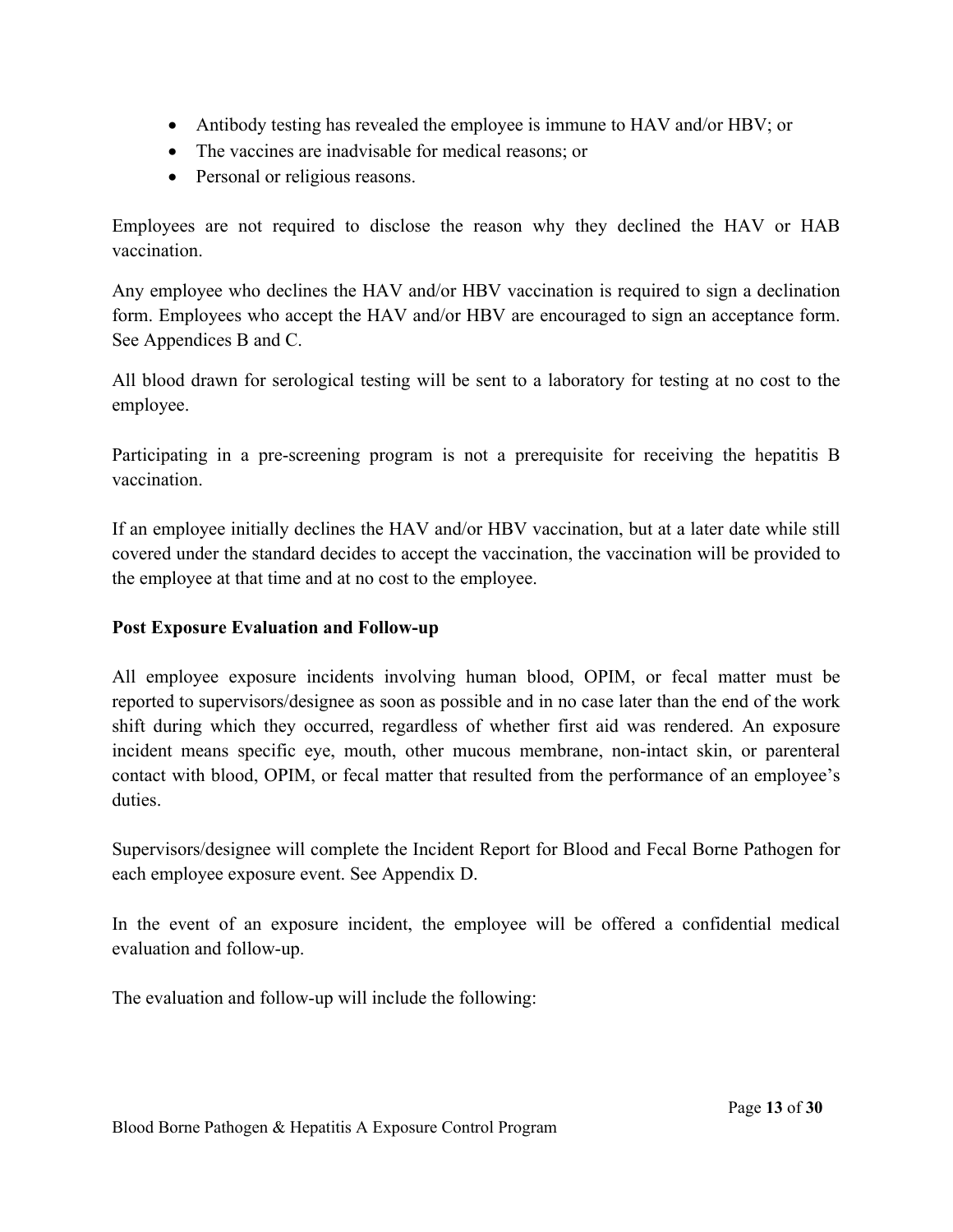- Documentation of the route(s) of exposure and the circumstances under which the exposure occurred (to include details of the use or non-use of engineering controls, work practice controls, or PPE);
- When a source is identifiable and after consent is obtained, that individual's blood will be tested as soon as feasible to determine HIV, HAV, HBV, and HCV infectivity. If consent is not obtained, it will be documented that consent cannot be legally obtained. When the source individual's consent is not required by law, that individual's blood, if available, may be tested and the results documented;
- Consultation and testing of the source individual will be done at the request of the exposed employee through the source's private physician;
- If the source individual is known to be infected with HIV, HAV, HBV, or HCV, testing to determine such status need not be repeated; and
- Results of the source individual's testing will be made available to the exposed employee, and the employee will be informed of laws/regulations regarding the privacy rights of the source individual. The results of the source individual's blood test and employee's blood test are confidential and will be known only to the health care provider and the exposed employee.

#### **Employee Testing & Treatment**

Counseling and other features of post-exposure evaluation will be offered whether or not the employee elects to have baseline HIV/HAV/HBV/HCV serological testing. If the employee consents to baseline blood collection but does not give consent to HIV serological testing, the sample will be preserved for at least ninety (90) days. If within ninety (90) days of the exposure incident, the employee gives written consent to have serologic testing performed on the baseline sample, testing will be ordered by the health care provider as soon as it is feasible.

Post-exposure prophylaxis (immune globulin or vaccination for HAV or HBV) will be provided to any employee when medically indicated according to the recommendations of the U.S. Public Health Service current at the time prophylaxis is administered. The costs of tests, treatment, and prophylaxis of employees will be borne by the Town of Tiburon. Cost of tests, treatment, and prophylaxis of individuals who are not our employees (contract workers, registry students, volunteers, prisoner work crews, etc.) will be borne by the affected outside agency or as specified in the contract between Town of Tiburon and the outside agency. The outside agency/individual will be responsible for compliance with the post-exposure evaluation and follow-up treatment.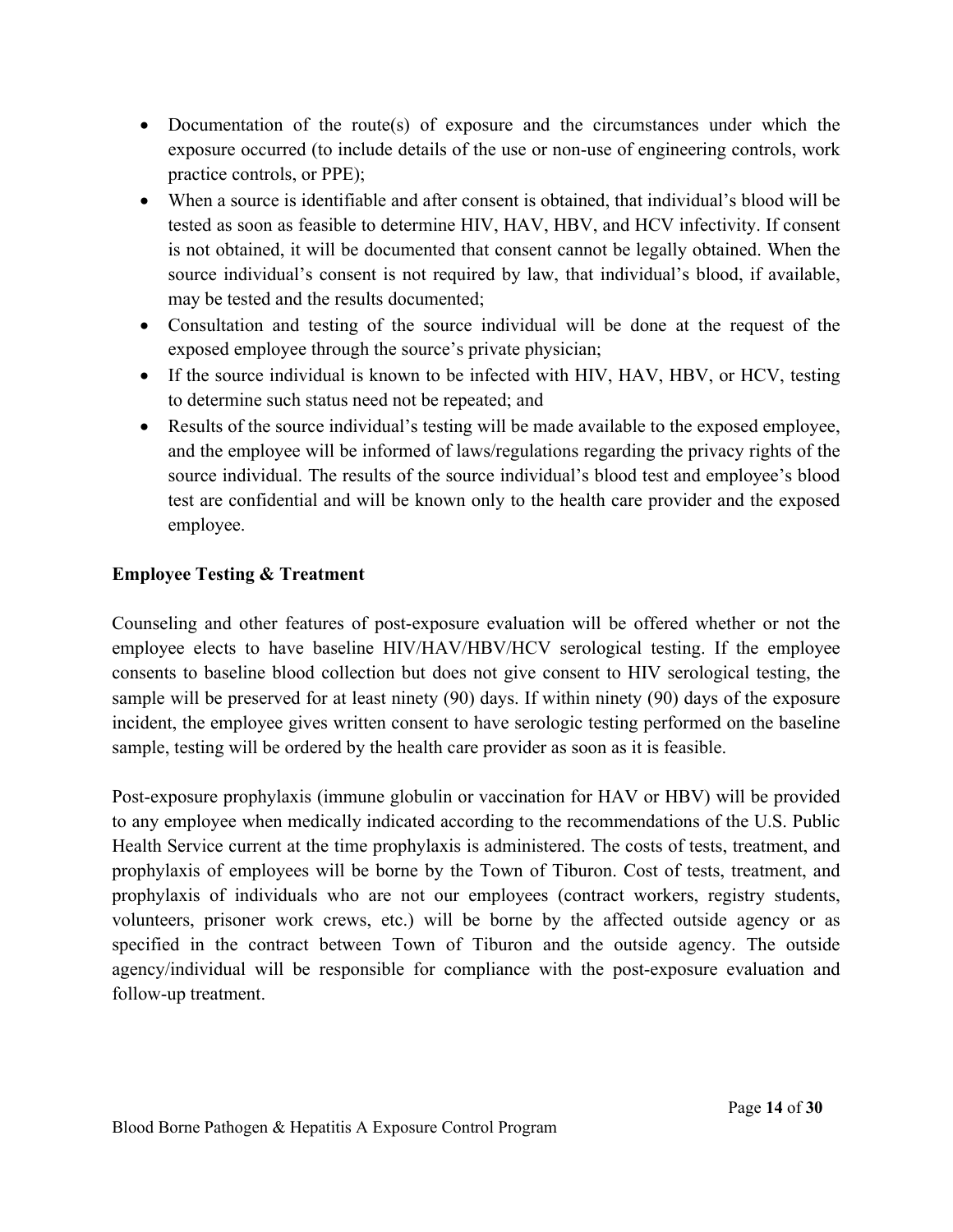Additional collection and testing will be made available as recommended by the U. S. Public Health Service.

#### **Information Provided to the Health Care Professional**

The health care professional responsible for the employee's HAV and HBV vaccination program and/or post-exposure evaluation will be provided with the following information:

- A copy of CCR, Title 8, Section 5193;
- A written description of the exposed employee's duties as they relate to the exposure incident;
- Written documentation of the route of exposure and circumstances under which exposure occurred;
- Results of the source individual's blood testing, if available; and
- All medical records relevant to the appropriate treatment of the employee including vaccination status.

#### **Health Care Professional's Written Opinion**

A copy of the evaluating health care professional's written opinion will be obtained and provided the employee within fifteen (15) days of the completion of the evaluation.

The health care professional's written opinion for HAV and/or HBV vaccination will be limited to whether HAV and/or HBV vaccination is indicated for an employee and if the employee has received such vaccination.

The health care professional's written opinion for post exposure follow-up will be limited to the following information:

- A statement that the employee has been informed of the results of the evaluation
- A statement that the employee has been told about any medical conditions resulting from exposure to blood, feces, or OPIM that require further evaluation or treatment.

Note: All other findings or diagnoses will remain confidential and will not be included in the written report.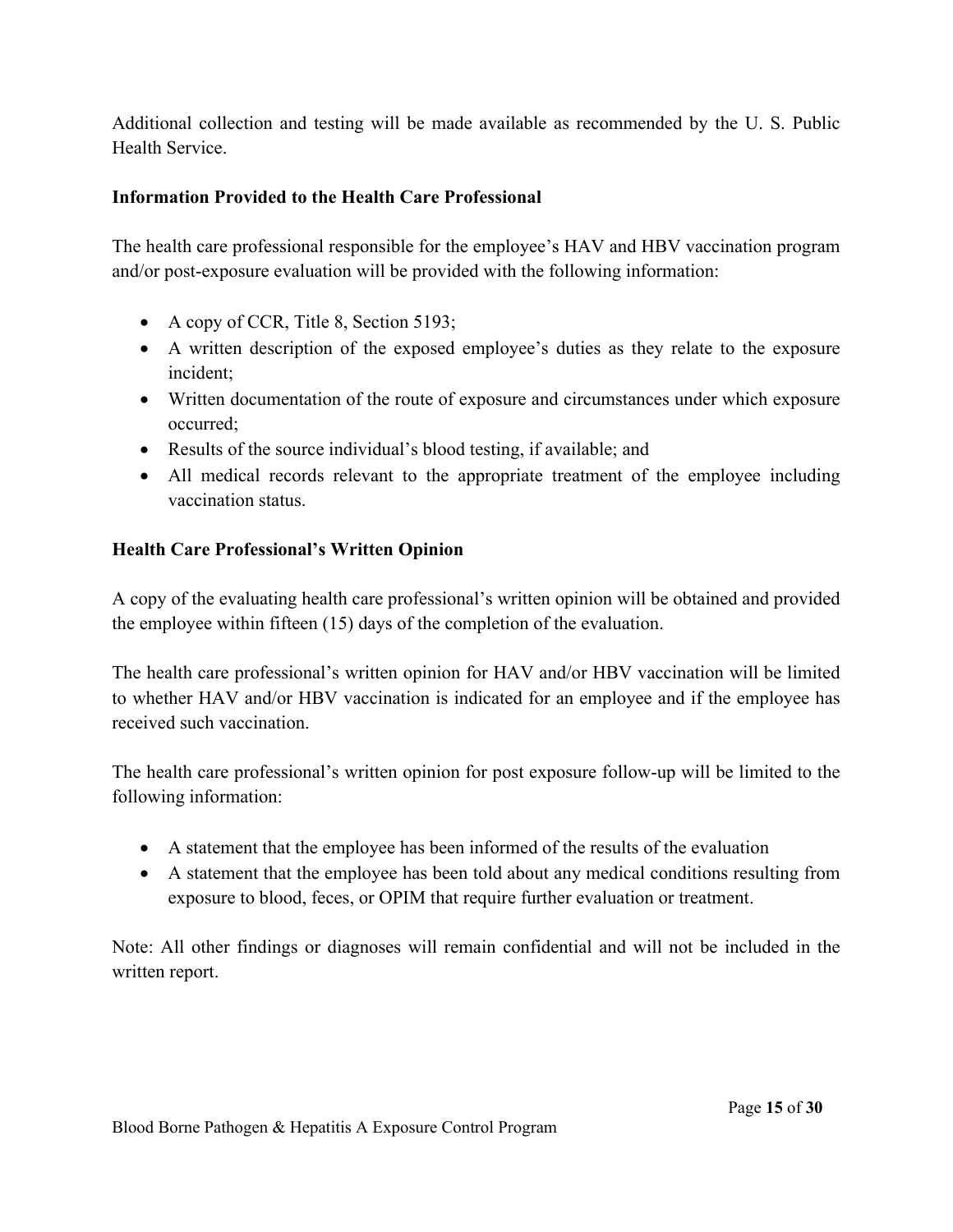#### **First Aid and Exposure Incident Reporting**

Incidents involving the presence of blood, OPIM, or fecal matter will be investigated and documented. Investigations will include the following information:

- Description of the incident that must include a determination of whether or not, in addition to the presence of blood, feces, or OPIM, an occupational exposure incident occurred;
- Names of all first aid providers who rendered assistance, regardless of the use of PPE (if applicable);
- Location, time, and date of incident; and
- Offer of HAV or HBV to all employees who rendered first aid assistance within 24-hours of the incident (if applicable).

#### **Counseling**

Post-exposure counseling may be provided to employees after an exposure incident, if appropriate. Counseling by a qualified counselor will be made available to the employee regardless of his or her decision to accept serological testing. A qualified counselor may include the employee's supervisor, a physician administering treatment to the exposed employee, or any other individual with appropriate training. A component of the counseling includes the *MMWR*  recommendations from the Centers for Disease Control and Prevention (CDC). (A subscription to *MMWR* is available at *www.cdc.gov/subscribe.html.*) Those recommendations cover the prevention and transmission of bloodborne infections (including HIV, HBV, and HCV) and other relevant topics.

#### <span id="page-15-0"></span>**Communication of Hazards**

#### **Labels and Signs**

Warning labels will be incorporated into the universal biohazard sign and require the words "biohazard," "biohazard waste," or "sharps waste" to be printed on or affixed to biohazardous waste items.

The labels will be fluorescent orange or orange-red with lettering or symbols in a contrasting color.

Labels will be affixed as securely as possible to the container, preferably by adhesive or by wire, string, or other method to prevent loss or unintentional removal.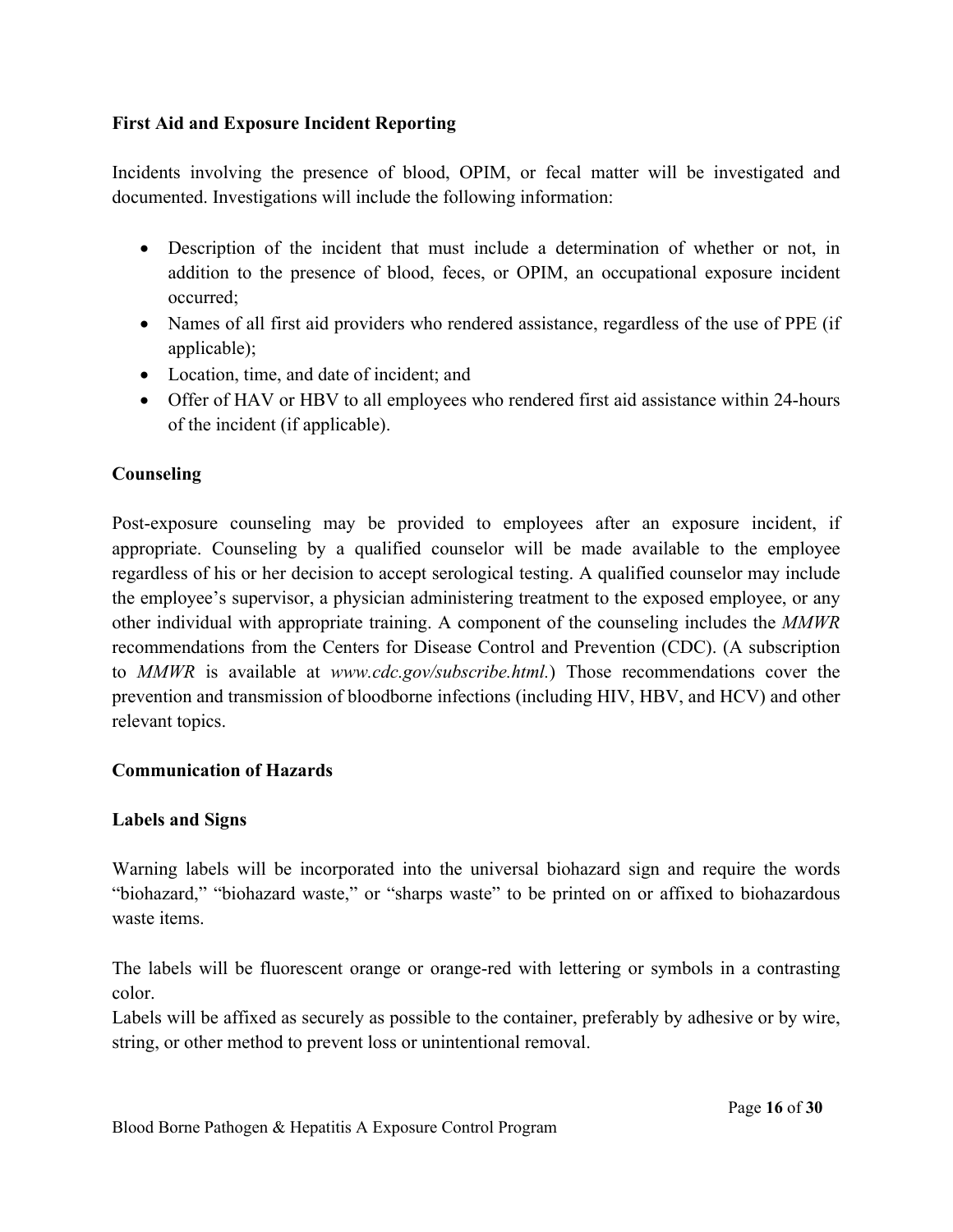Red bags or red containers may be substituted for labels except for sharps containers or regulated waste red bags.

All containers of biohazard regulated waste and sharps disposal containers, such as refrigerators/freezers containing blood or other potentially infectious materials and other containers used to store, transport or ship blood or other infectious materials, such as contaminated equipment, PPE or other laundry must be labeled.

#### <span id="page-16-0"></span>**Training**

Training will be provided to all employees who are at risk for exposure to blood or fecal borne pathogens or OPIM. This training is provided at no cost to the employee and during normal work hours.

Training is given as follows:

- At the time of initial assignment to tasks where occupational exposure may take place;
- At least annually after the initial training; and
- When there is introduction of new engineering, administrative, or work practice controls and whenever modifications of current tasks may affect the potential occupational exposure to blood or fecal borne pathogens or OPIM.

Information and training of individuals who are not entity employees will be provided by the affected outside agency.

Training will be appropriate in content and vocabulary to educational level, literacy, and language of employees.

The training program will include information and explanation of at least the following:

- An accessible copy of the regulatory text of the standard and an explanation of its contents;
- Epidemiology and symptoms of bloodborne diseases;
- Modes of transmission of bloodborne and fecal borne pathogens;
- BBP Program and the means by which the employee can obtain a copy of the written Program;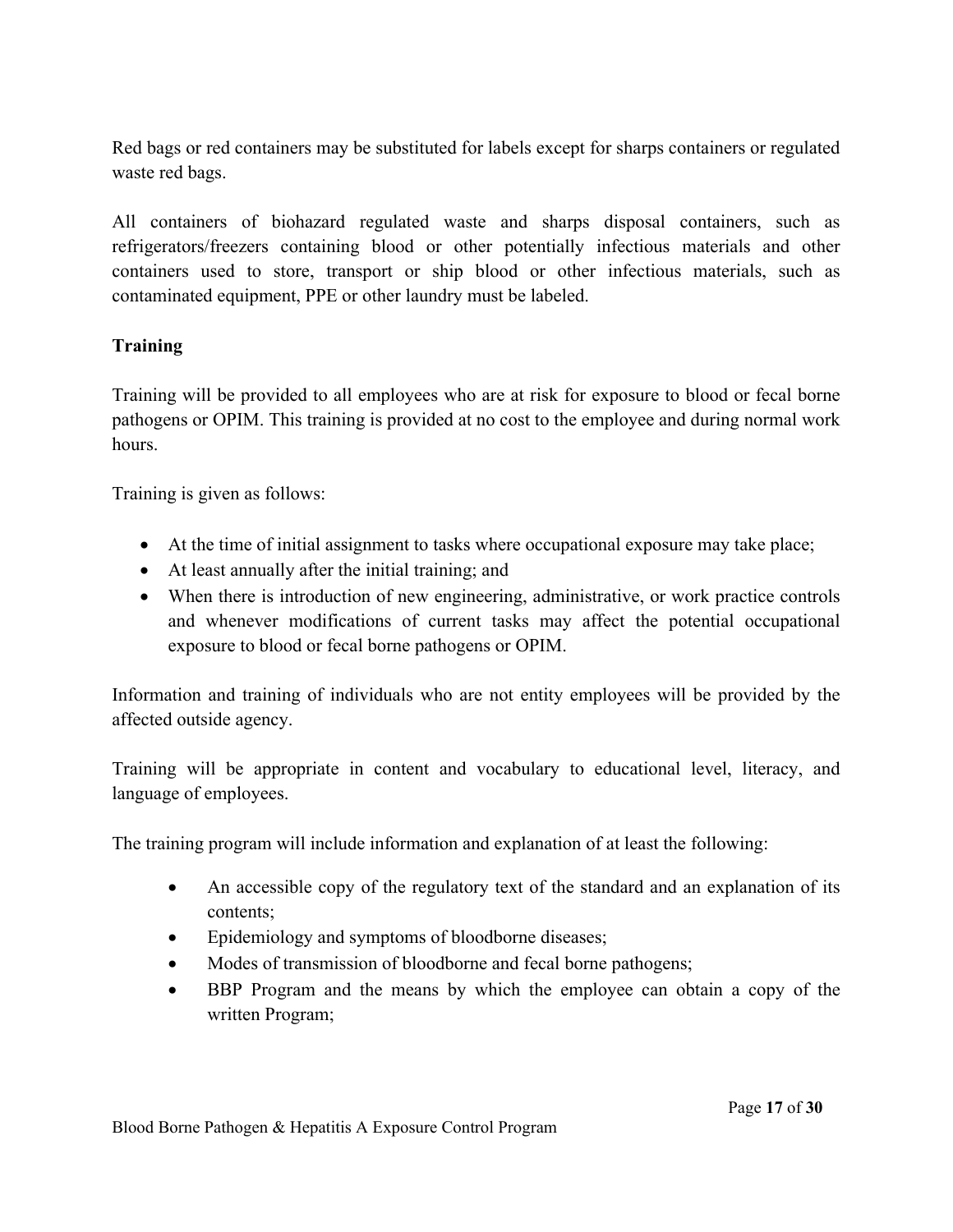- Appropriate methods for recognizing tasks and other activities that may involve exposure to blood, OPIM, or fecal contamination;
- Use and limitations of methods that will prevent or reduce exposure including appropriate engineering controls, administrative or work practice controls, and PPE;
- Types, proper use, location, removal, handling, decontamination and disposal of PPE;
- Basis for selection of PPE;
- HAV and HAB vaccine, including information on its efficacy, safety, method of administration, the benefits of being vaccinated, and that the vaccine and vaccination will be offered free of charge;
- Appropriate actions to take and persons to contact in an emergency involving blood, OPIM, or fecal contamination;
- Procedures to follow if an exposure incident occurs, including the method of reporting the incident, the medical follow-up that will be made available, and the procedure for recording the incident on the Sharps Injury Log (see Appendix E);
- Post-exposure evaluation and follow-up that the employer is required to provide for the employee following an exposure incident;
- Signs and labels and/or color coding; and
- An opportunity for interactive questions and answers with the person conducting the training session.

The person conducting the training will be knowledgeable of the standard, the exposure control program, HAV, HBV, HCV, and HIV and be able to relate the requirements to employee exposures and concerns.

#### <span id="page-17-0"></span>**Program Review and Update**

The Program will be reviewed annually and updated as needed. Updates may take place when:

- New or modified tasks or procedures that affect occupational exposure;
- New or revised job position(s) that involve occupational exposure;
- Reviews and evaluations of exposure incidents that have occurred since the previous update;
- Reviews and responses to information indicating the existing Program is deficient in any area; or
- Changes in the regulation.

Employees contribute to the review and update of the exposure control Program by: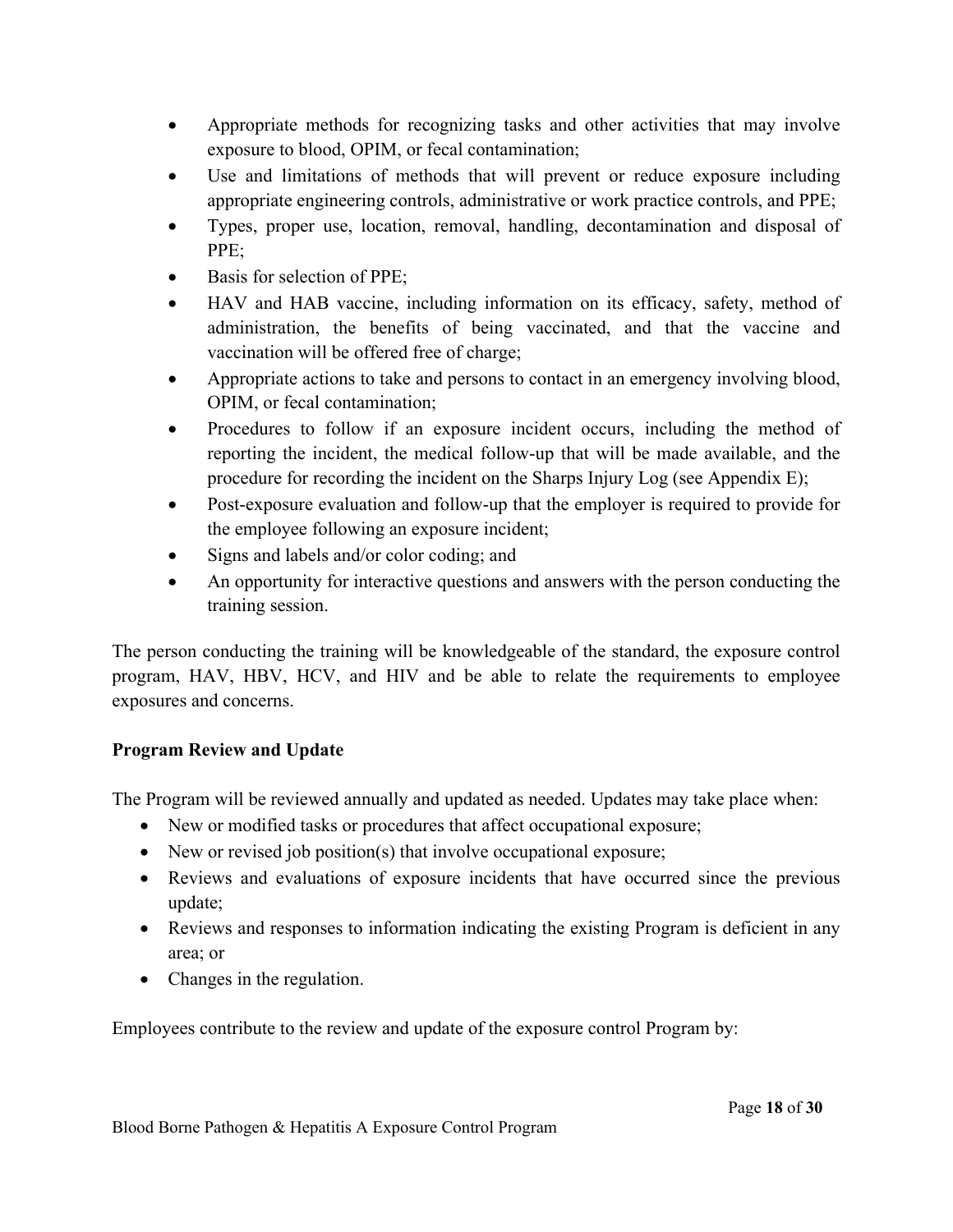- Participating as members of committees (e.g., safety and health, labor-management, infection control, product evaluation and selection, purchasing of equipment);
- Attending meetings to discuss safety and health issues and improvements;
- Reporting issues or potential problems to supervisors;
- Providing ideas, recommendations, or suggestions; or
- Filling out reports, questionnaires, or other documents.

#### <span id="page-18-0"></span>**Record Keeping**

#### **Employee Medical Records**

Records for each employee with occupational exposure will be established and maintained. The employee's record will include:

- The name and birth date of employee
- A copy of the employee's HAV and/or HBV vaccination status, including the dates of all HAV and HBV vaccinations, declination/acceptance statements, and medical records relative to the employee's ability to receive vaccinations;
- A copy of all results of examinations, medical testing, evaluation, and follow up of exposure incidents; and
- A copy of the health care professional's written opinion as required following an exposure incident.

Employee medical records are confidential and are kept in the employee's personnel file.

Employee medical records will not be disclosed or reported without the employee's written consent to any person within or outside the workplace, except as required by this standard and by law.

Employee health records will be maintained for at least the duration of employment plus 30 years, meaning during the entire employment period and 30 years after the last date of work.

Employee medical records will be provided upon request for examination and copying to the subject employee, to anyone having written consent of the subject employee, to Cal/OSHA, and to NIOSH in accordance with Section 3204.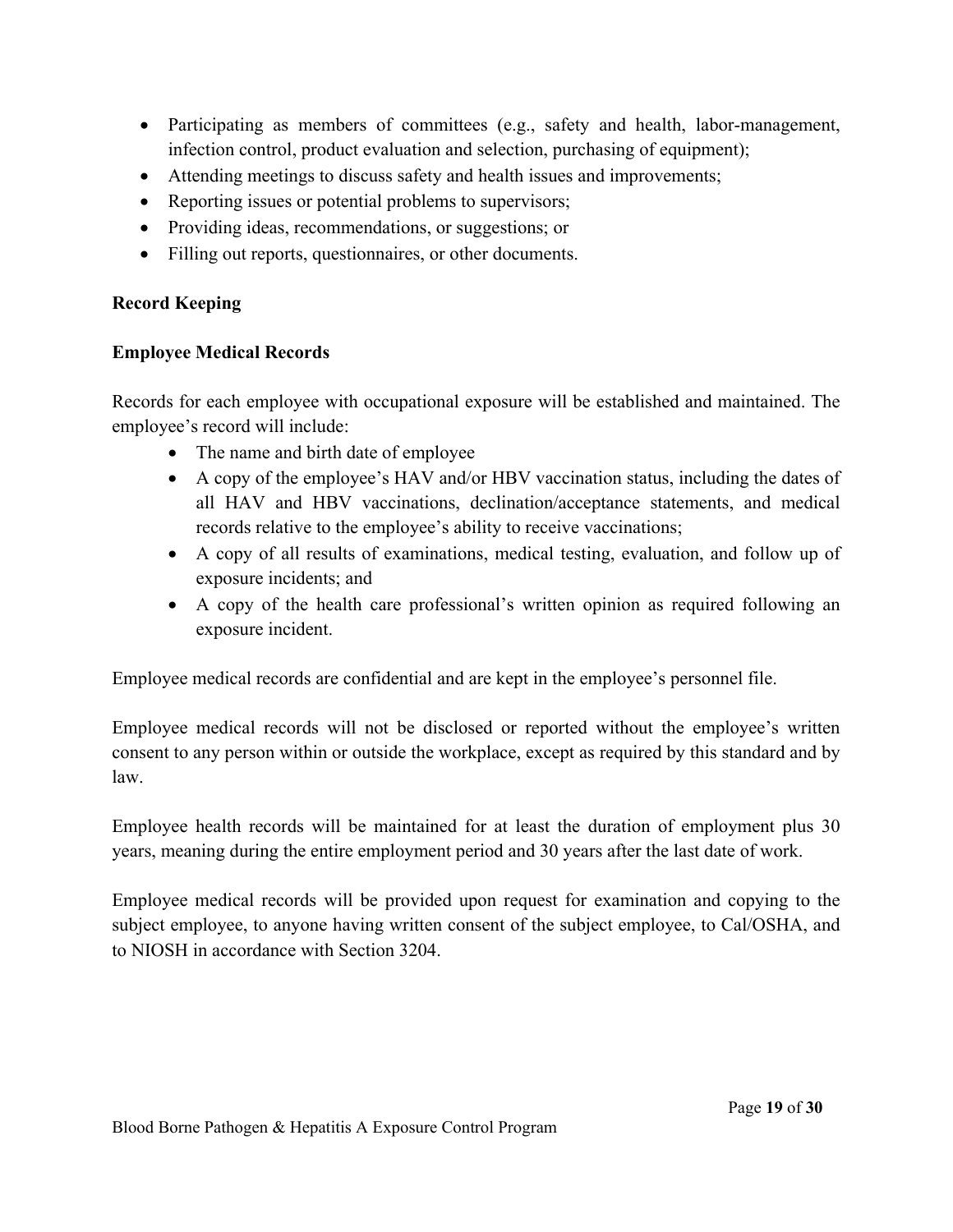#### **Training Records**

Training records will be maintained for at least three years from the date the training occurred.

Training records will include the:

- Dates of the training session;
- Contents or a summary of the training session;
- Names and qualifications of persons conducting the training sessions; and
- Names and job titles of persons attending the training.

Employee training records will be provided upon request for examination and copying to employees, to employee representatives, to Cal/OSHA, and to NIOSH.

#### **Sharps Injury Log**

All parenteral contacts (piercing or lacerations) that occur in the workplace will be reported on the Sharps Injury Log and recorded within 14 days of the incident. See Appendix E.

Sharps Injury Log will be maintained for at least five years from the date of the incident.

The Sharps Injury Log will be provided upon request for examination and copying to employees, to employee representatives, to Cal/OSHA, to the Department of Health Services, and to NIOSH.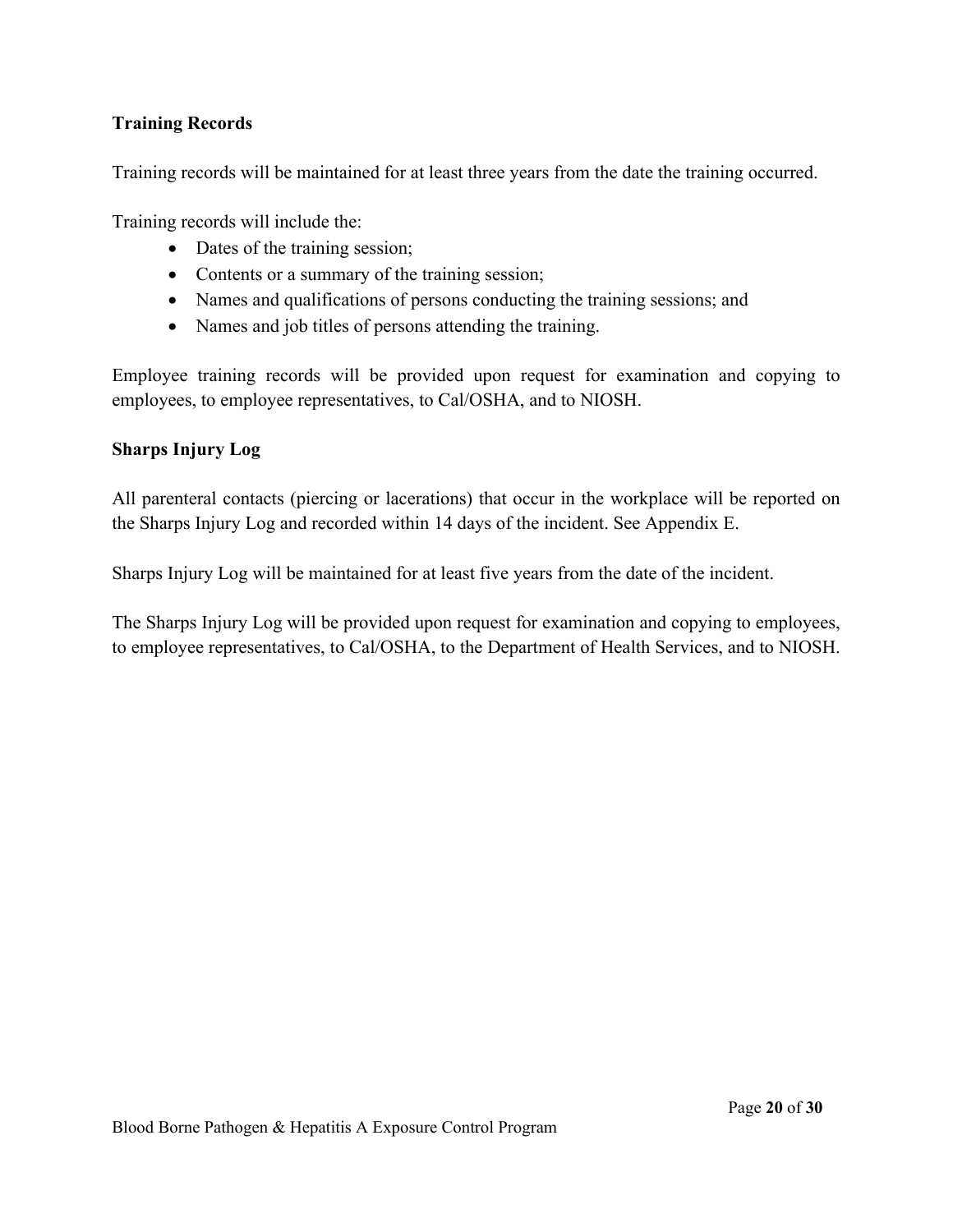#### **Appendix A - Exposure Determination Worksheet (EXAMPLE)**

|                                                                                                                                                  | <b>Town of Tiburon</b>                                                |                                                                            |
|--------------------------------------------------------------------------------------------------------------------------------------------------|-----------------------------------------------------------------------|----------------------------------------------------------------------------|
| Please complete one form for each job classification and list duties that may cause an employee<br>to be exposed to blood, OPIM or fecal matter. |                                                                       |                                                                            |
| <b>Employee Position Classification: Registered Nurse</b>                                                                                        |                                                                       |                                                                            |
| Locations Where this Position is Assigned: Behavioral Health Services                                                                            |                                                                       |                                                                            |
| <b>TASKS &amp; PROCEDURES</b>                                                                                                                    | <b>EXPOSURE RISK:</b><br>Indicate if risk is<br>Routine or Occasional | $\checkmark$ if <u>all</u> employees in this<br>classification are at risk |
| Supervises the development $\&$<br>implementation of specialized health                                                                          | Routine                                                               |                                                                            |
| care services                                                                                                                                    |                                                                       |                                                                            |
| Supervises the administration of<br>medication                                                                                                   | Routine                                                               |                                                                            |
| Provides emergency nursing care                                                                                                                  | Routine                                                               |                                                                            |
| Conducts a program directed toward<br>control of communicable disease                                                                            | Routine                                                               |                                                                            |
|                                                                                                                                                  |                                                                       |                                                                            |
| <b>Additional Comments Regarding Potential Risks</b>                                                                                             |                                                                       |                                                                            |
| A primary provider of health care.                                                                                                               |                                                                       |                                                                            |
|                                                                                                                                                  |                                                                       |                                                                            |
| <b>Department Head/Supervisor Signature</b>                                                                                                      | Date                                                                  |                                                                            |
| The potential risks of exposure pertaining to the above job duties represent the exposure<br>determination to the best of our knowledge.         |                                                                       |                                                                            |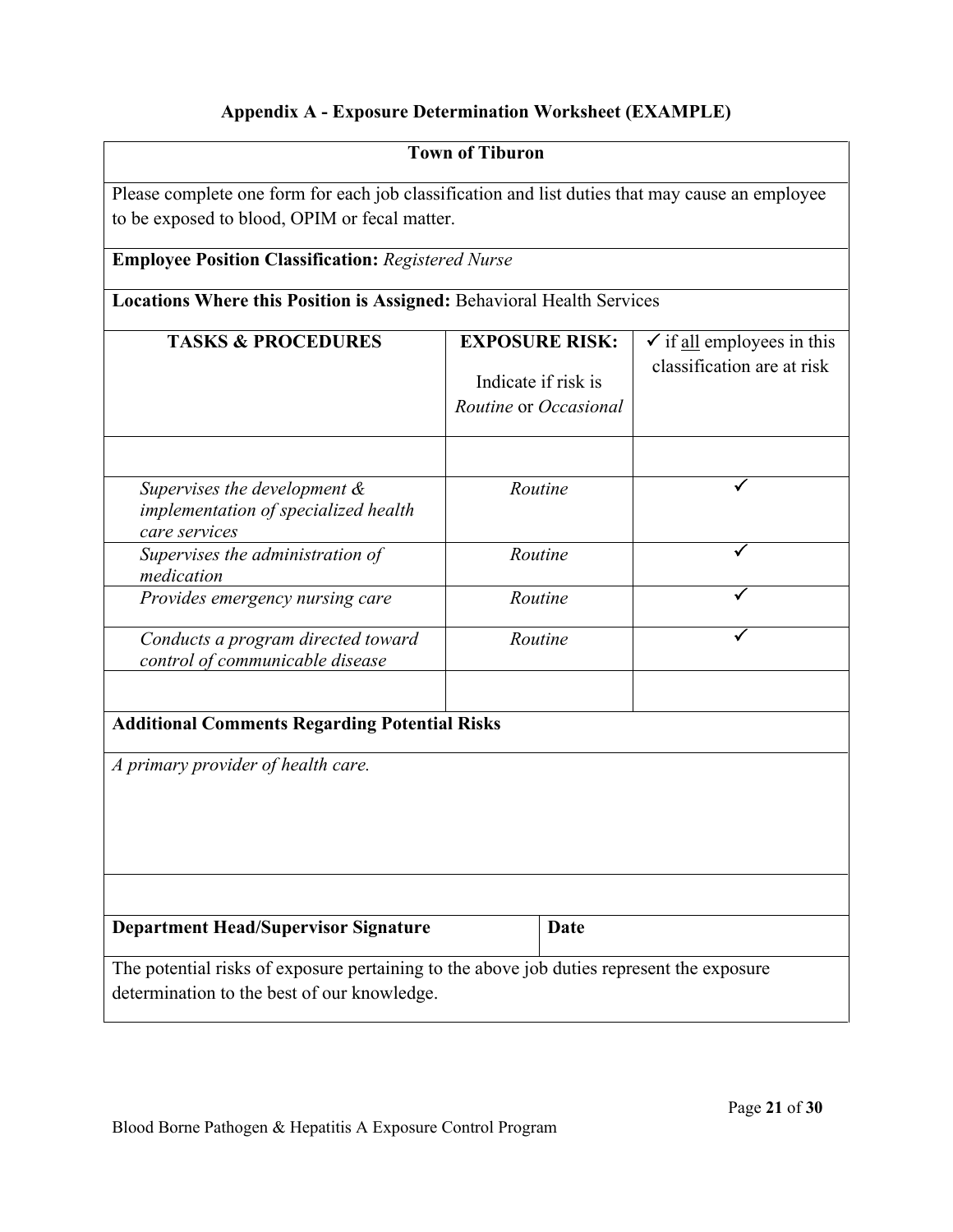#### **Appendix A - Exposure Determination Worksheet (EXAMPLE)**

# **Town of Tiburon** Please complete one form for each job classification and list duties that may cause an employee to be exposed to blood, OPIM or fecal matter. **Employee Position Classification:** *Custodian* **Locations Where this Position is Assigned:** *All Facilities* **TASKS & PROCEDURES** FXPOSURE RISK: Indicate if risk is *Routine* or *Occasional*  $\checkmark$  if all employees in this classification are at risk *Clean restrooms Routine Empties and cleans trash cans Occasional Picks up trash on grounds* **C**  $\bigcup$  Occasional **Additional Comments Regarding Potential Risks** *Will require personal protective equipment, training and must use universal precautions with blood and OPIM or bio-labeled articles and bags.* **Department Head/Supervisor Signature** | Date

The potential risks of exposure pertaining to the above job duties represent the exposure determination to the best of our knowledge.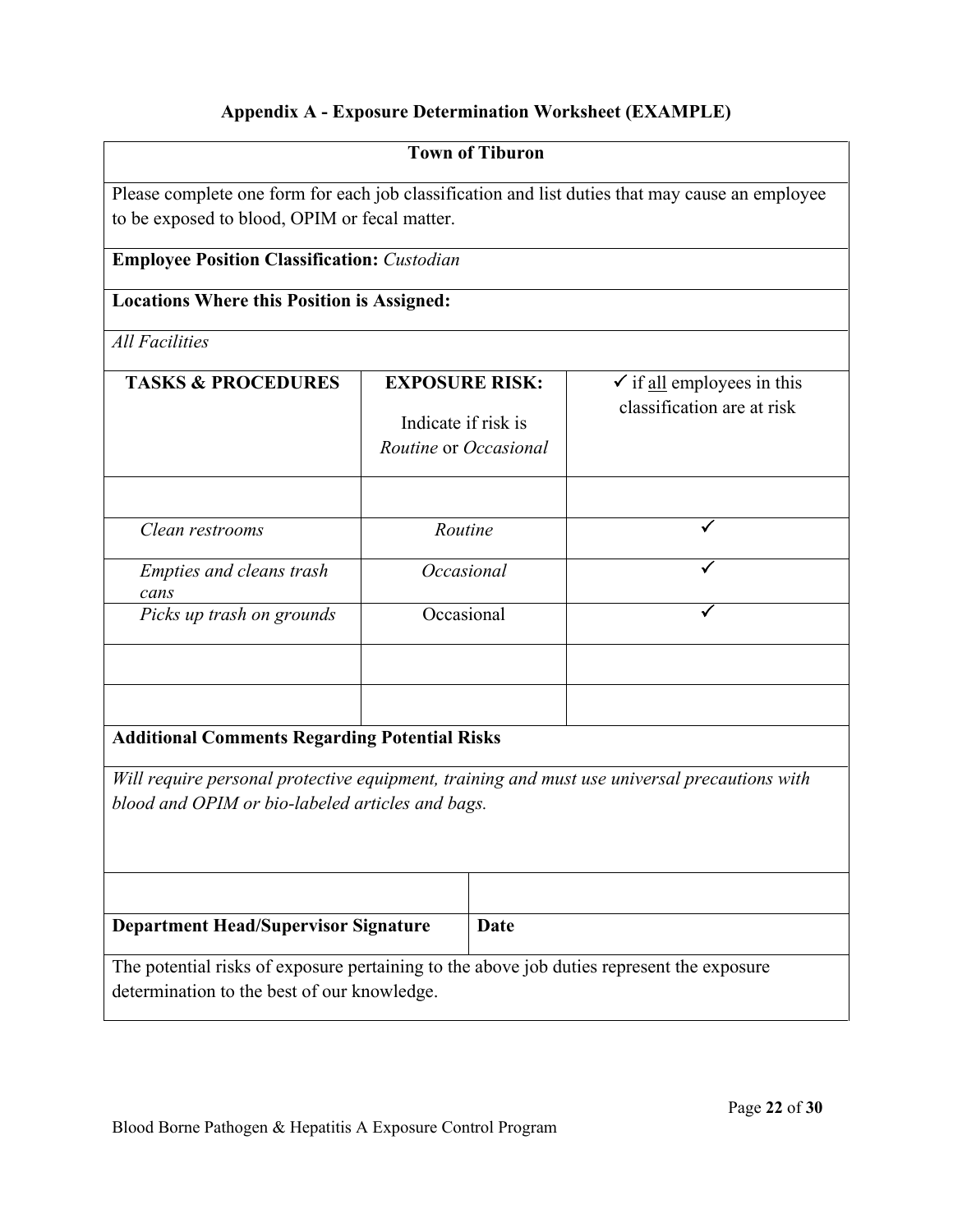#### **Appendix B**

Employer Representative:

#### **Town of Tiburon Hepatitis A Vaccine Consent/Declination**

#### **CONSENT - RECORD OF CONSENT FOR HEPATITIS A VACCINATION**

(This Section is OPTIONAL)

I have read the CDC vaccine information statement, Hepatitis A Vaccination: *What You Need to Know.* I have had an opportunity to ask questions and understand the benefits and risks of the hepatitis A vaccination. I understand I must complete the series of the selected vaccine to have effective immunity. However, as with all medical treatment, there is no guarantee I will become immune or I will not experience an adverse side effect from the vaccine.

| I request it be administered to me.<br>Print Name: |  |
|----------------------------------------------------|--|
| Employee Signature:                                |  |
| Date:                                              |  |
|                                                    |  |

# **DELCLINATION - RECORD OF HEPATITIS A VACCINE DECLINATION**

(This Section is REQUIRED if employee declines)

I have read the CDC vaccine information statement: Hepatitis A Vaccination: *What You Need to Know*. I understand that due to my occupational exposure to people who are homeless and/or use illicit drugs and/or have close contact with environments near or are serving people who are homeless and/or use illicit drugs, I may be at risk of acquiring hepatitis A virus (HAV) infection. I have been given the opportunity to be vaccinated with hepatitis A vaccine, at no charge to myself. However, I decline hepatitis A vaccination at this time. I understand by declining this vaccine, I continue to be at risk of acquiring hepatitis A, a serious disease. If in the future, I continue to have occupational exposure to fecal contamination and I want to be vaccinated with hepatitis A vaccine, I can receive the vaccination series at no charge to me.

| Print Name:                     |  |
|---------------------------------|--|
| <b>Employee Signature:</b>      |  |
|                                 |  |
| Date:                           |  |
|                                 |  |
|                                 |  |
| <b>Employer Representative:</b> |  |
|                                 |  |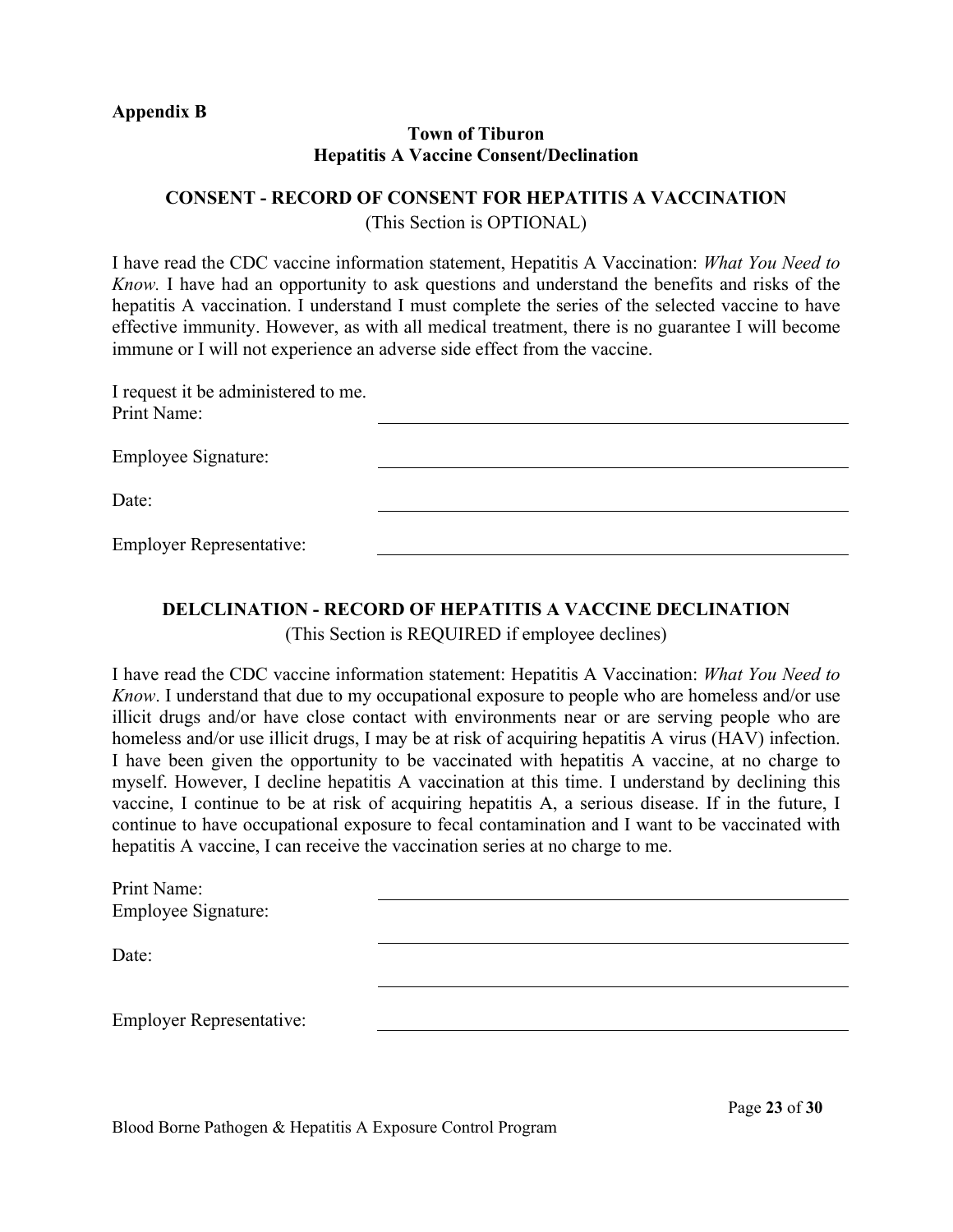#### **VACCINE INFORMATION STATEMENT**

# **Hepatitis A Vaccine**

## **What You Need to Know**

#### 1 Why get vaccinated?

Hepatitis A is a serious liver disease. It is caused by the hepatitis A virus (HAV). HAV is spread from person to person through contact with the feces (stool) of people who are infected, which can easily happen if someone does not wash his or her hands properly. You can also get hepatitis A from food, water, or objects contaminated with HAV.

Symptoms of hepatitis A can include:

- · fever, fatigue, loss of appetite, nausea, vomiting, and/ or joint pain
- · severe stomach pains and diarrhea (mainly in children), or
- · jaundice (yellow skin or eyes, dark urine, clay-colored bowel movements).

These symptoms usually appear 2 to 6 weeks after exposure and usually last less than 2 months, although some people can be ill for as long as 6 months. If you have hepatitis A you may be too ill to work.

Children often do not have symptoms, but most adults do. You can spread HAV without having symptoms.

Hepatitis A can cause liver failure and death, although this is rare and occurs more commonly in persons 50 years of age or older and persons with other liver diseases, such as hepatitis B or C.

Hepatitis A vaccine can prevent hepatitis A. Hepatitis A vaccines were recommended in the United States beginning in 1996. Since then, the number of cases reported each year in the U.S. has dropped from around 31,000 cases to fewer than 1,500 cases.

#### **Hepatitis A vaccine**

2

Hepatitis A vaccine is an inactivated (killed) vaccine. You will need 2 doses for long-lasting protection. These doses should be given at least 6 months apart.

Children are routinely vaccinated between their first and second birthdays (12 through 23 months of age). Older children and adolescents can get the vaccine after 23 months. Adults who have not been vaccinated previously and want to be protected against hepatitis A can also get the vaccine.

Many Vaccine Information Statements are<br>available in Spanish and other languages.<br>See wave immunize.org/vis

Hojas de información sobre vacunas están<br>disponibles en español y en numbos otros<br>idiomas. Visite www.immunize.org/vis

You should get hepatitis A vaccine if you:

- are traveling to countries where hepatitis A is common,
- are a man who has sex with other men,
- · use illegal drugs,
- have a chronic liver disease such as hepatitis B or hepatitis C,
- are being treated with clotting-factor concentrates,
- work with hepatitis A-infected animals or in a hepatitis A research laboratory, or
- expect to have close personal contact with an international adoptee from a country where hepatitis A is common

Ask your healthcare provider if you want more information about any of these groups.

There are no known risks to getting hepatitis A vaccine at the same time as other vaccines.

#### Some people should not get 3 this vaccine

Tell the person who is giving you the vaccine:

- · If you have any severe, life-threatening allergies. If you ever had a life-threatening allergic reaction after a dose of hepatitis A vaccine, or have a severe allergy to any part of this vaccine, you may be advised not to get vaccinated. Ask your health care provider if you want information about vaccine components.
- · If you are not feeling well.

If you have a mild illness, such as a cold, you can probably get the vaccine today. If you are moderately or severely ill, you should probably wait until you recover. Your doctor can advise you.

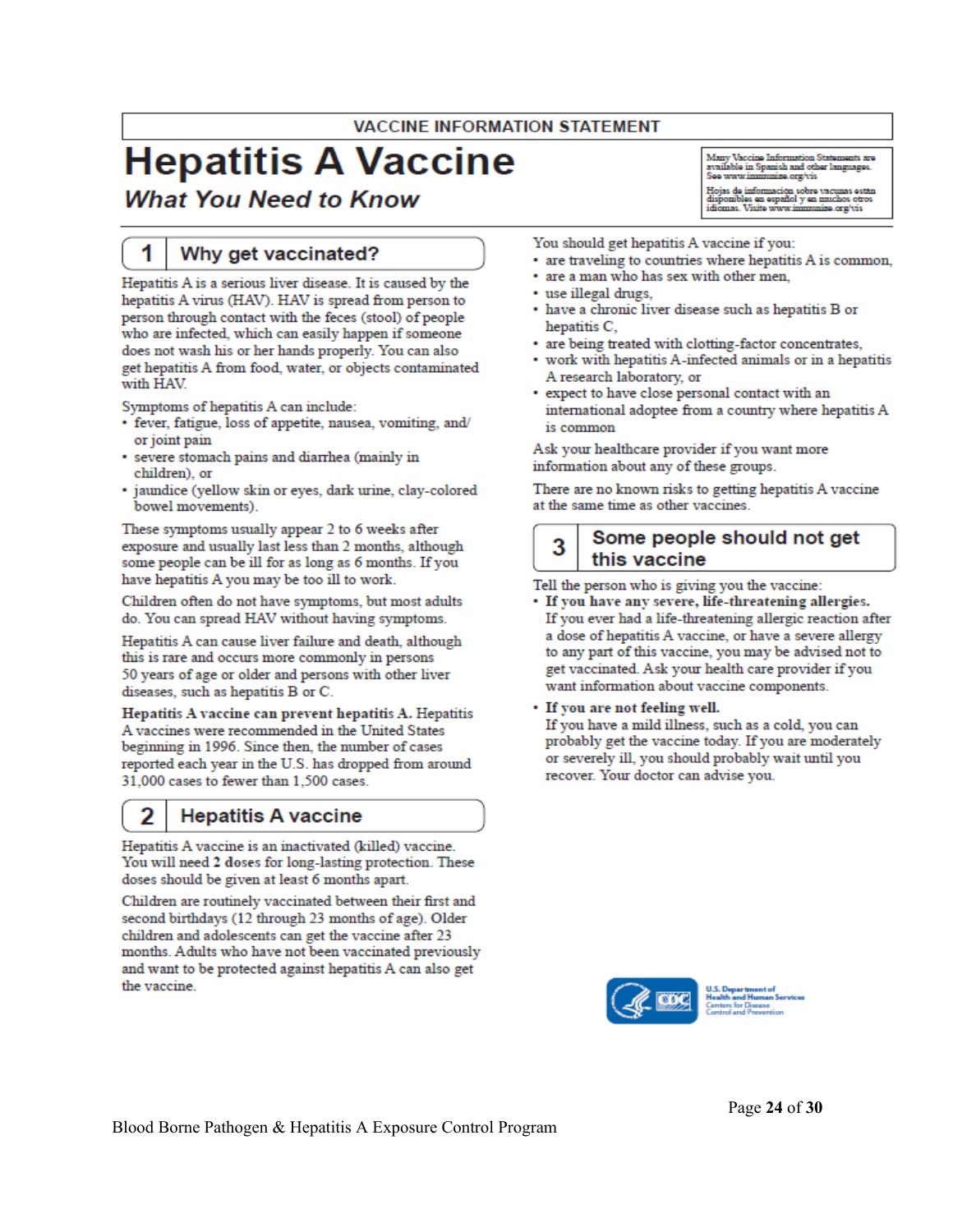#### **Risks of a vaccine reaction**

With any medicine, including vaccines, there is a chance of side effects. These are usually mild and go away on their own, but serious reactions are also possible.

Most people who get hepatitis A vaccine do not have any problems with it.

Minor problems following hepatitis A vaccine include:

- · soreness or redness where the shot was given
- · low-grade fever
- headache

4

• tiredness

If these problems occur, they usually begin soon after the shot and last 1 or 2 days.

Your doctor can tell you more about these reactions.

Other problems that could happen after this vaccine:

- · People sometimes faint after a medical procedure, including vaccination. Sitting or lying down for about 15 minutes can help prevent fainting, and injuries caused by a fall. Tell your provider if you feel dizzy, or have vision changes or ringing in the ears.
- · Some people get shoulder pain that can be more severe and longer lasting than the more routine soreness that can follow injections. This happens very rarely.
- Any medication can cause a severe allergic reaction. Such reactions from a vaccine are very rare, estimated at about 1 in a million doses, and would happen within a few minutes to a few hours after the vaccination.

As with any medicine, there is a very remote chance of a vaccine causing a serious injury or death.

The safety of vaccines is always being monitored. For more information, visit: www.cdc.gov/vaccinesafety/

#### What if there is a serious 5 problem?

#### What should I look for?

• Look for anything that concerns you, such as signs of a severe allergic reaction, very high fever, or unusual behavior.

Signs of a severe allergic reaction can include hives, swelling of the face and throat, difficulty breathing, a fast heartbeat, dizziness, and weakness. These would start a few minutes to a few hours after the vaccination.

#### What should I do?

• If you think it is a severe allergic reaction or other emergency that can't wait, call 9-1-1 or get to the nearest hospital. Otherwise, call your clinic.

Afterward, the reaction should be reported to the Vaccine Adverse Event Reporting System (VAERS). Your doctor should file this report, or you can do it yourself through the VAERS web site at www.vaers.hhs.gov, or by calling 1-800-822-7967.

VAERS does not give medical advice.

#### The National Vaccine Injury 6 **Compensation Program**

The National Vaccine Injury Compensation Program (VICP) is a federal program that was created to compensate people who may have been injured by certain vaccines.

Persons who believe they may have been injured by a vaccine can learn about the program and about filing a claim by calling 1-800-338-2382 or visiting the VICP website at www.hrsa.gov/vaccinecompensation. There is a time limit to file a claim for compensation.

#### 7 How can I learn more?

- Ask your healthcare provider. He or she can give you the vaccine package insert or suggest other sources of information.
- · Call your local or state health department.
- Contact the Centers for Disease Control and Prevention (CDC):
	- Call 1-800-232-4636 (1-800-CDC-INFO) or
	- Visit CDC's website at www.cdc.gov/vaccines



Page **25** of **30**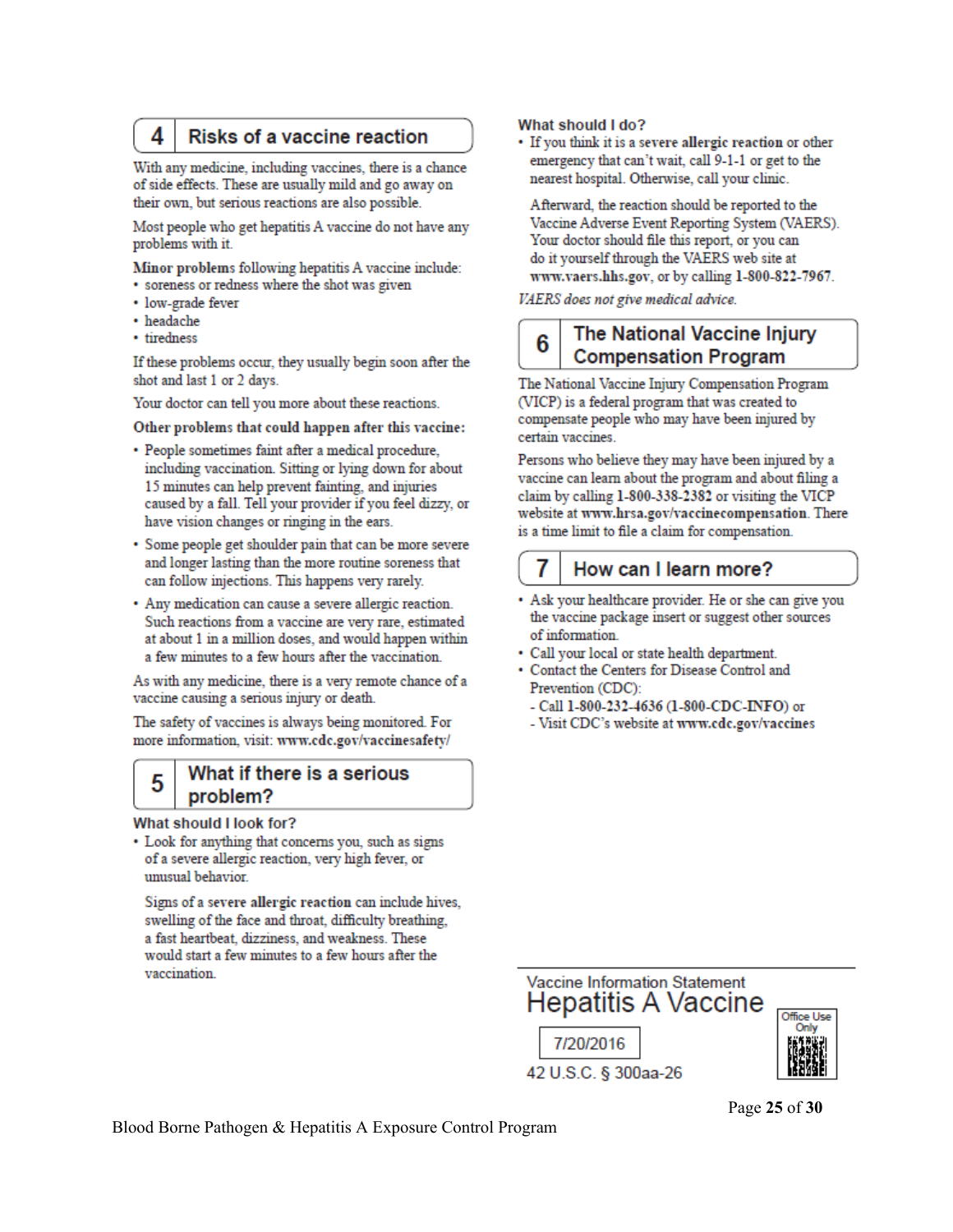#### **Appendix C**

#### **Town of Tiburon Hepatitis B Vaccine Consent/Declination CONSENT - RECORD OF CONSENT FOR HEPATITIS B VACCINATION**

(This Section is OPTIONAL)

I have read the CDC vaccine information statement: Hepatitis B Vaccination: General Information. I have attended the in-service training on the blood borne pathogens program regarding HIV, hepatitis B, and the hepatitis B vaccine. I have also read the in-service training literature and have had an opportunity to ask questions and understand the benefits and risks of hepatitis B vaccination. I understand I must have at least three doses of vaccine over a six-month period to confer immunity. However, as with any medical treatment, there is no guarantee I will become immune, or I will not experience an adverse side effect from the vaccine. *You must complete the whole series within the six months.*

I request it be administered to me.

| Print Name:                     |  |
|---------------------------------|--|
| Employee Signature:             |  |
|                                 |  |
| Date:                           |  |
|                                 |  |
|                                 |  |
| <b>Employer Representative:</b> |  |

#### *DELCLINATION - RECORD OF HEPATITIS B VACCINE DECLINATION* (This Section is MANDATORY)

I have read the CDC vaccine information statement: Hepatitis B Vaccination: General Informat*i*on. I understand that due to my occupational exposure to blood or other potentially infectious materials, I may be at risk of acquiring hepatitis B virus (HBV) infection. I have been given the opportunity to be vaccinated with hepatitis B vaccine, at no charge to me. However, I decline hepatitis B vaccination at this time. I understand by declining this vaccine, I continue to be at risk of acquiring hepatitis B, a serious disease. If in the future, I continue to have occupational exposure to blood or other potentially infectious materials and I want to be vaccinated with hepatitis B vaccine, I can receive the vaccination series at no charge to me.

| Print Name:                     |  |
|---------------------------------|--|
| <b>Employee Signature:</b>      |  |
|                                 |  |
| Department:                     |  |
| Date:                           |  |
|                                 |  |
| <b>Employer Representative:</b> |  |
|                                 |  |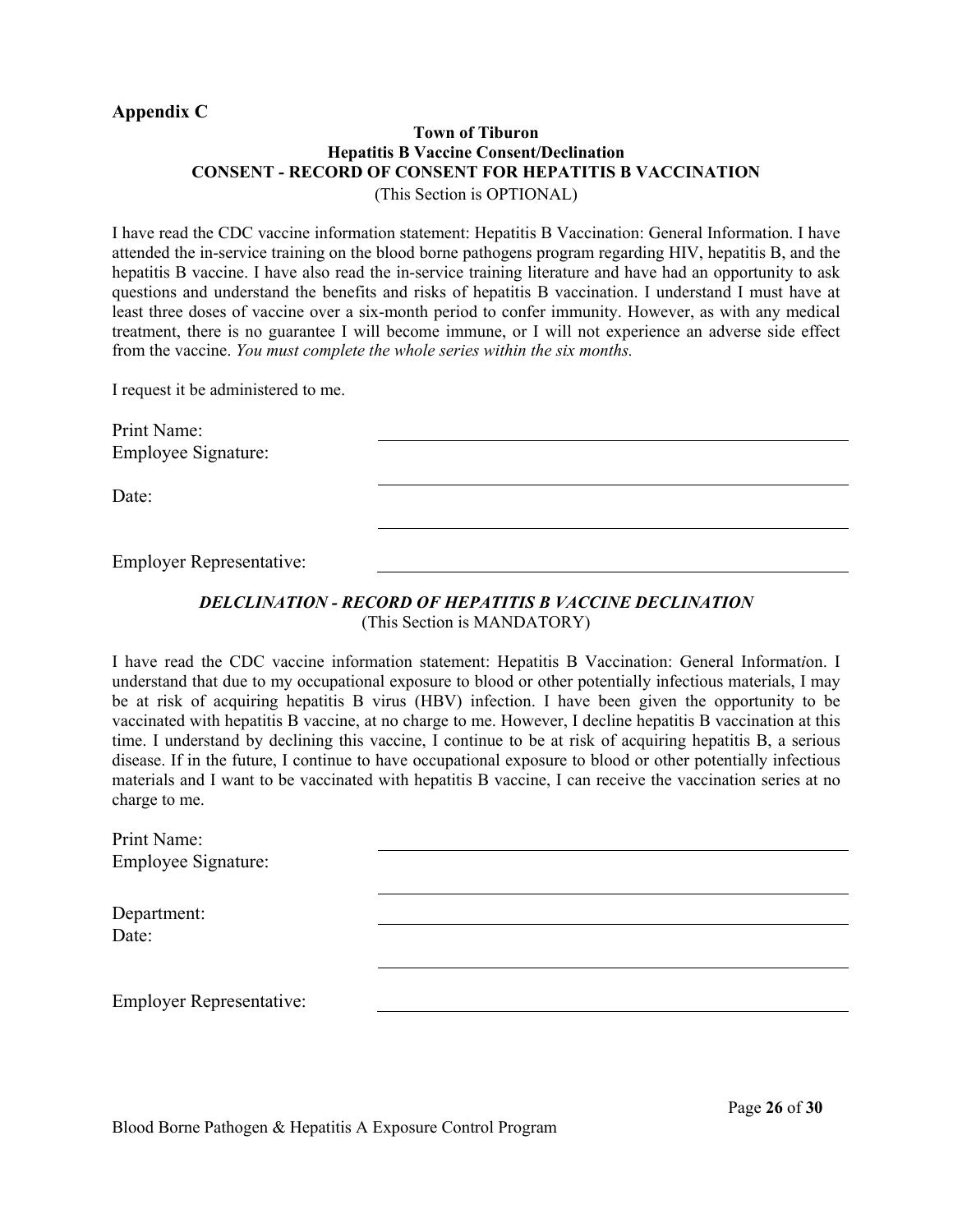# **HEPATITIS B**

# **General Information**

# What is hepatitis?

"Hepatitis" means inflammation of the liver. The liver Is a vital organ that processes nutrients, filters the blood, and fights Infections. When the liver is Inflamed or damaged, Its function can be affected. Heavy alcohol use, toxins, some medications, and certain medical conditions can cause hepatitis. However, hepatitis is most often caused by a virus. In the United States, the most common types of viral hepatitis are Hepatitis A, Hepatitis B, and Hepatitis C.



The only way to know if you have Hepatitis B is to aet tested.

# **What Is Hepatitis B?**

Hepatitis B can be a serious liver disease that results from Infection with the Hepatitis B virus. Acute Hepatitis B refers to a short-term infection that occurs within the first 6 months after someone is Infected with the virus. The Infection can range in severity from a mild illness with few or no symptoms to a serious condition requiring hospitalization. Some people, especially adults, are able to clear, or get rid of, the virus without treatment. People who clear the virus become immune and cannot get infected with the Hepatitis B virus again.

Chronic Hepatitis B refers to a lifelong infection with the Hepatitis B virus. The likelihood that a person develops a chronic infection depends on the age at which someone becomes infected. Up to 90% of infants Infected with the Hepatitis B virus will develop a chronic Infection. In contrast, about 5% of adults will develop chronic Hepatitis B. Over time, chronic Hepatitis B can cause serious health problems, including liver damage, cirrhosis, liver cancer, and even death.

# How is Hepatitis B spread?

The Hepatitis B virus is spread when blood, semen, or other body fluids from an infected person enters the body of someone who is not infected. The virus can be spread through:

- . Sex with an infected person. Among adults, Hepatitis B is often spread through sexual contact.
- . Injection drug use. Sharing needles, syringes, and any other equipment to inject drugs with someone Infected with Hepatitis B can spread the virus.
- · Outbreaks. While uncommon, poor infection control has resulted in outbreaks of Hepatitis B in healthcare settings.
- . Birth. Hepatitis B can be passed from an infected mother to her baby at birth. Worldwide, most people with Hepatitis B were infected with the virus as an Infant.

Hepatitis B is not spread through breastfeeding, sharing eating utensils, hugging, kissing, holding hands, coughing, or sneezing. Unlike some forms of hepatitis, Hepatitis B is also not spread by contaminated food or water.

## What are the symptoms of Hepatitis B?

Many people with Hepatitis B do not have symptoms and do not know they are infected. If symptoms occur, they can Include: fever, feeling tired, not wanting to eat, upset stomach, throwing up, dark urine, grey-colored stool, joint pain, and yellow skin and eyes.

# When do symptoms occur?

If symptoms occur with an acute infection, they usually appear within 3 months of exposure and can last up to 6 months. If symptoms occur with chronic Hepatitis B, they can take years to develop and can be a sign of advanced liver disease.

Continued on next page



U.S. Department of **Health and Human Services** Centers for Disease Control and Prevention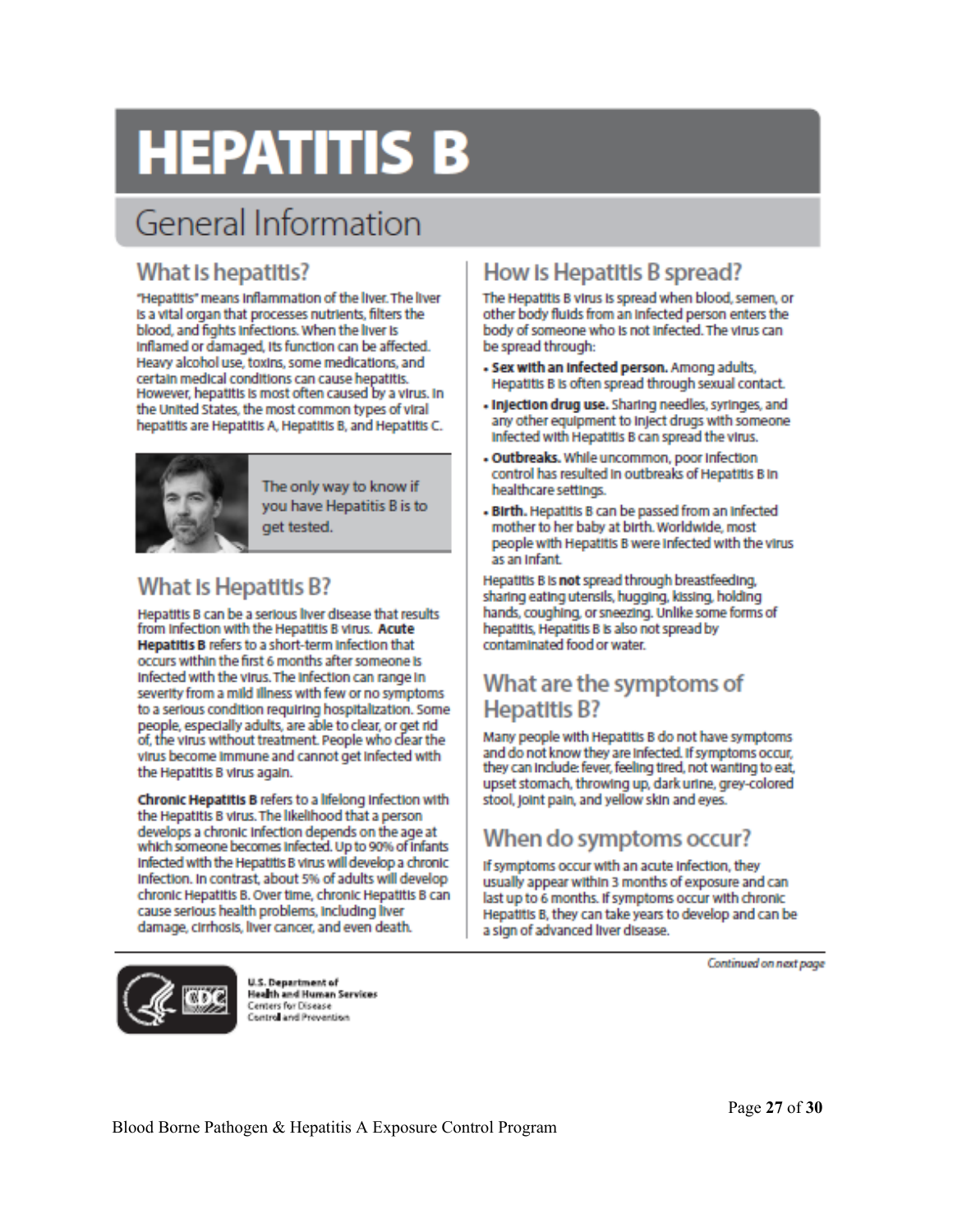## How would you know If you have Hepatitis B?

The only way to know If you have Hepatitis B is to get tested. Blood tests can determine if a person has been infected and cleared the virus, is currently Infected, or has never been Infected.

## Who should get tested for **Hepatitis B and why?**

CDC develops recommendations for testing based upon a variety of different factors. Here is a list of people who should get tested. The results will help determine the next best steps for vaccination or medical care.

All pregnant women are routinely tested for Hepatitis B. If a woman has Hepatitis B, timely vaccination can help prevent the spread of the virus to her baby.

Household and sexual contacts of people with Hepatitis B are at risk for getting Hepatitis B. Those who have never had Hepatitis B can benefit from vaccination.

People born in certain parts of the world that have Increased rates of Hepatitis B. Testing helps Identify those who are infected so that they can receive timely medical care.

People with certain medical conditions should be tested, and get vaccinated if needed. This Includes people with HIV Infection, people who receive chemotherapy and people on hemodialysis.

People who inject drugs are at increased risk for Hepatitis B but testing can tell if someone is Infected or could benefit from vaccination to prevent getting infected with the virus.

Men who have sex with men have higher rates of Hepatitis B. Testing can Identify unknown Infections or let a person know that they can benefit from vaccination.

# How is Hepatitis B treated?

For those with acute Hepatitis B, doctors usually recommend rest, adequate nutrition, fluids, and close medical monitoring. Some people may need to be hospitalized. People living with chronic Hepatitis B should be evaluated for liver problems and monitored on a regular basis. Treatments are available that can slow down or prevent the effects of liver disease.

## Can Hepatitis B be prevented?

Yes. The best way to prevent Hepatitis B is by getting vaccinated. The Hepatitis B vaccine is typically given as a series of 3 shots over a period of 6 months. The entire series is needed for long-term protection.

## Who should get vaccinated against Hepatitis B?

All infants are routinely vaccinated for Hepatitis B at birth, which has led to dramatic declines of new Hepatitis B cases in the US and many parts of the world. The vaccine is also recommended for people living with someone infected with Hepatitis B, travelers to certain countries, and healthcare and public safety workers exposed to blood. People with high-risk sexual behaviors, men who have sex with men, people who inject drugs, and people who have certain medical conditions, including diabetes, should talk to their doctor about getting vaccinated.

## For more Information

Talk to your doctor, call your health department, or visit www.cdc.gov/hepatitis.

www.cdc.gov/hepatitis

lune 2016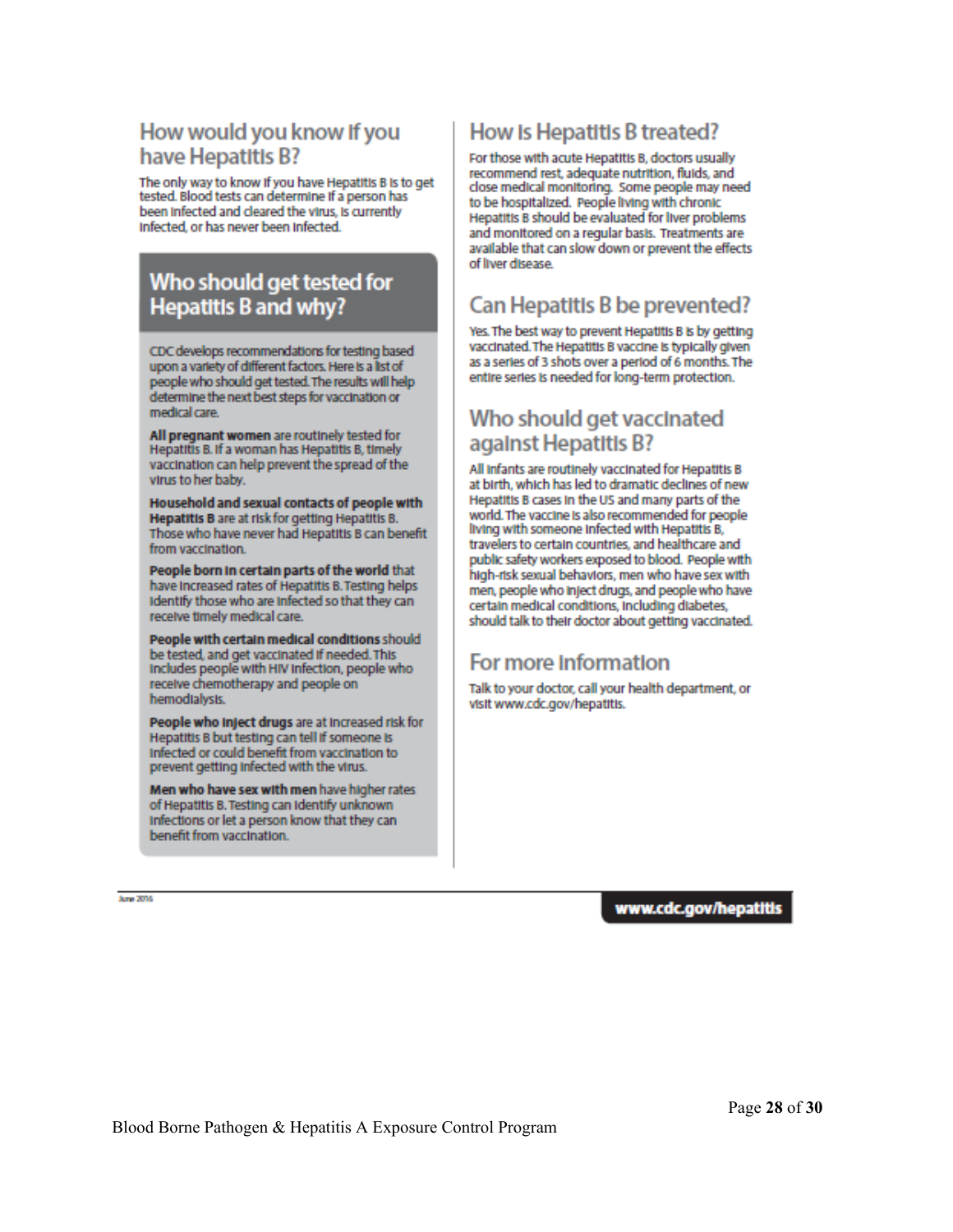#### **Appendix D**

| <b>Town of Tiburon</b><br><b>INCIDENT REPORT FOR BLOOD OR FECAL BORNE PATHOGENS</b>                                                                                                                                                                                                                               |                  |  |
|-------------------------------------------------------------------------------------------------------------------------------------------------------------------------------------------------------------------------------------------------------------------------------------------------------------------|------------------|--|
| Date of Incident:                                                                                                                                                                                                                                                                                                 | Time:            |  |
| Date Incident Reported:                                                                                                                                                                                                                                                                                           | Time:            |  |
| Describe the first-aid or exposure incident:                                                                                                                                                                                                                                                                      |                  |  |
| Was there human blood, feces, or other body fluids present?                                                                                                                                                                                                                                                       | Yes<br>$\rm{No}$ |  |
| $\overline{N_0}$<br>Did an exposure incident occur?<br>Yes<br>Cal/OSHA definition - An exposure incident means a specific eye, mouth, other mucous membrane, non-<br>intact skin, or parenteral contact with blood or other potentially infectious materials that result from the<br>performance of one's duties. |                  |  |
| If yes, please describe it.                                                                                                                                                                                                                                                                                       |                  |  |
| Was PPE used? Yes $\Box$ No What PPE was used?<br>Print name(s) of persons who provided first aid or were also exposed:                                                                                                                                                                                           |                  |  |
| If there was an exposure incident as defined by Cal/OSHA, was the person(s) <b>immediately</b> referred for                                                                                                                                                                                                       |                  |  |
| post-exposure evaluation and follow-up? Yes $\Box$ No $\Box$                                                                                                                                                                                                                                                      |                  |  |
| If unvaccinated, were they offered the hepatitis B vaccination? Yes $\Box$                                                                                                                                                                                                                                        | $\mathrm{No}$    |  |
| Report taken by:                                                                                                                                                                                                                                                                                                  | Date:            |  |
| Signature:                                                                                                                                                                                                                                                                                                        |                  |  |